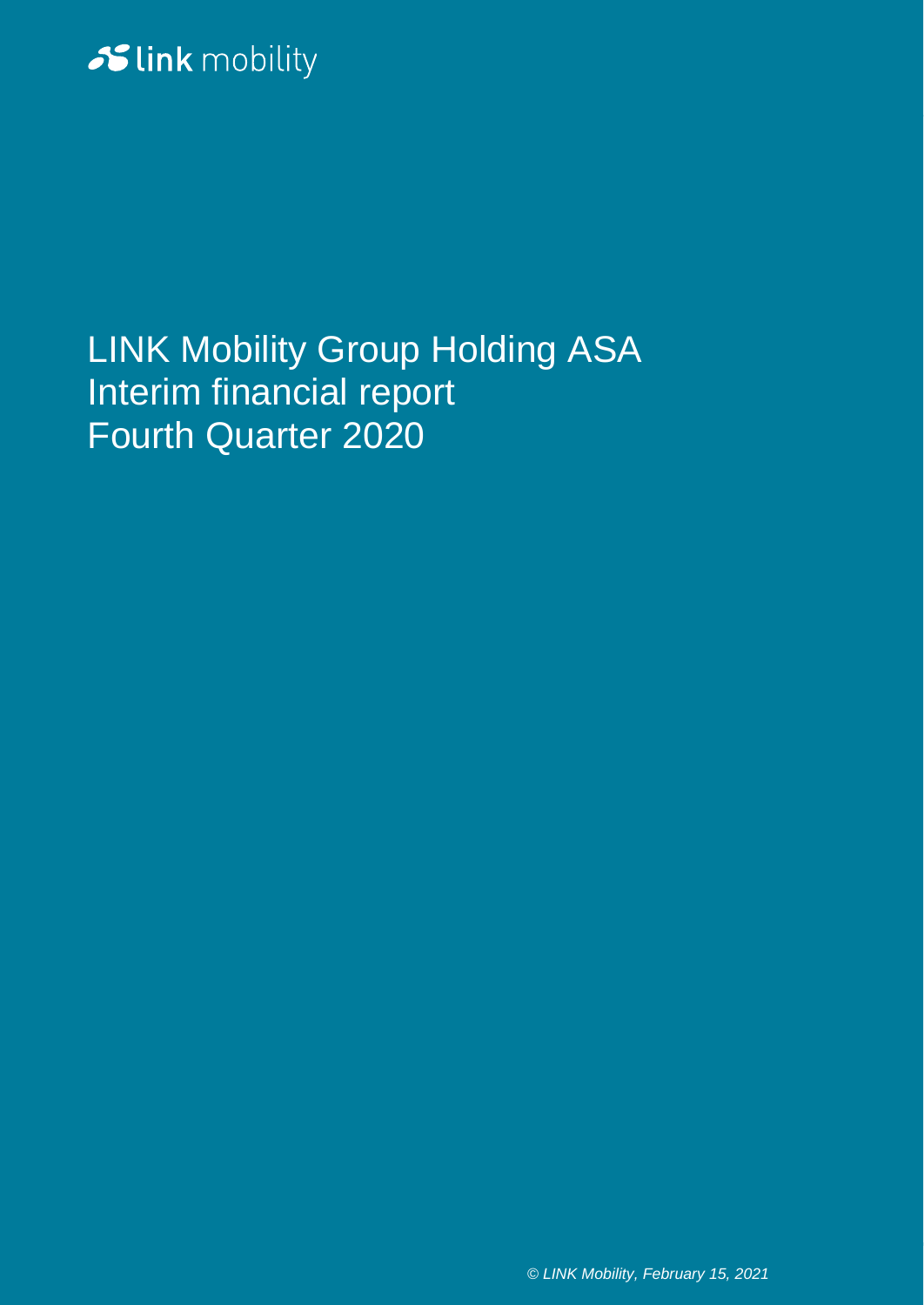# Highlights Fourth Quarter 2020

- LINK exceeded full year 2020 outlook.
- Successful placement of EUR 200 million bond refinancing existing debt.
- Acquired WebSMS, the market leader in Austria, with EUR 5.1 million in yearly adjusted EBITDA and synergies of EUR 0.6 million.
- February 12<sup>th</sup> 2021, LINK acquired Tismi, a rapidly growing CpaaS enabler in the Netherlands for an enterprise value of EUR 20 million.
- Revenue of NOK 1 041 million with 18% organic growth in the Enterprise segment offset by a modest decline in aggregator volumes resulting in total organic growth of 16%.
- Enterprise growth increasing and on track to achieve the mid to long-term target of 20 percent.
- All-time high adjusted EBITDA<sup>1</sup> of NOK 119 million with 11 percent margin.
- All-time high gross profit to EBITDA ratio of 45 percent.
- Diversified base of 40.600 customer accounts<sup>2</sup>
- Observing rapid traction in several markets for LINK's CPaaS solutions with OTT channels like RCS and WhatsApp experiencing high growth.



*1.) Please refer to note 3 for segment information and reconciliation of Alternative Performance Metrics* 

*2.) Customer accounts invoiced*

3.) Organic revenue growth in comparable footprint same quarter previous year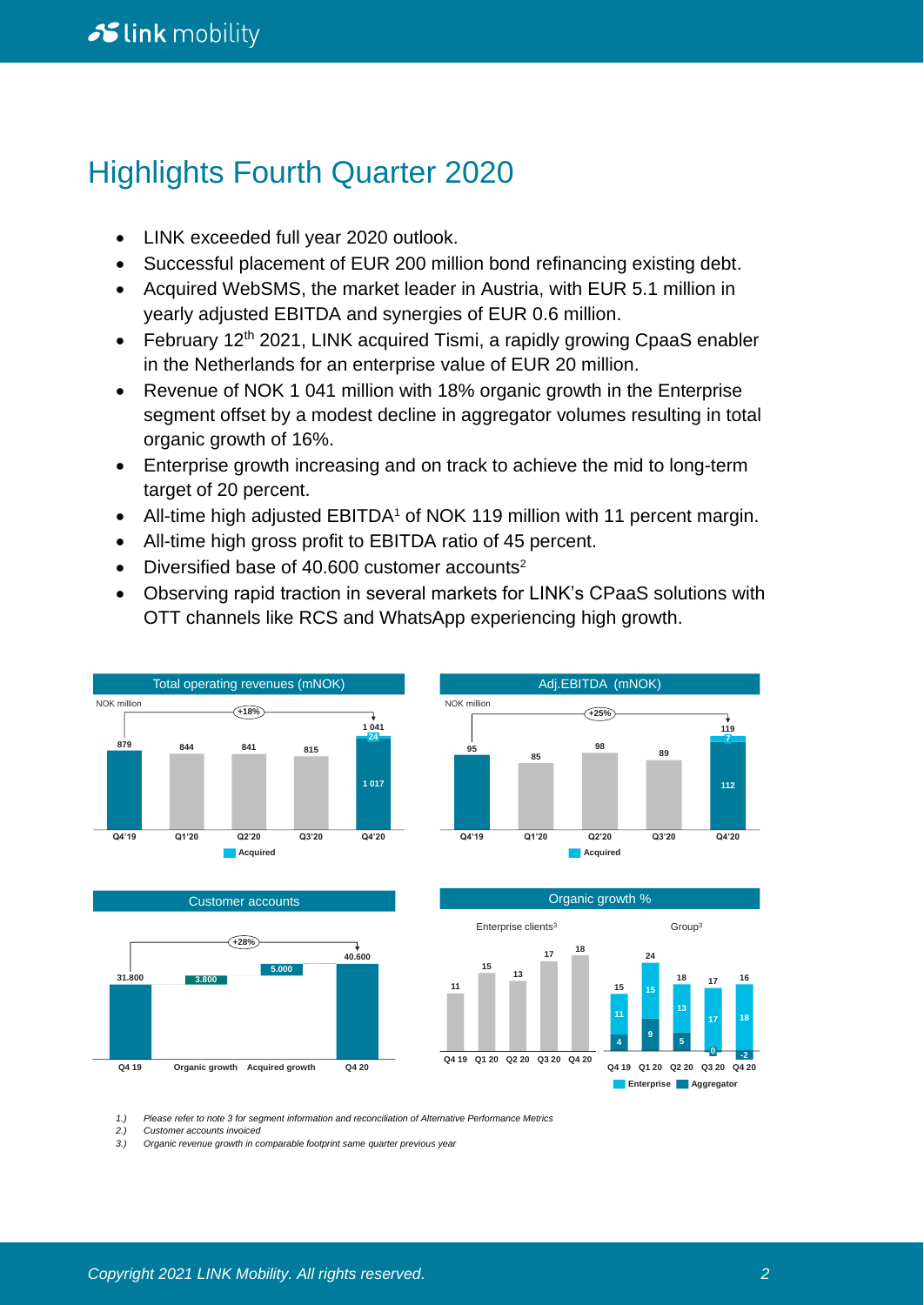# Enterprise segment drives growth and profitability

**LINK Mobility Group (LINK) reports strong revenue growth driven by the Enterprise segment, which continued the upward trend seen over several quarters. LINK is on track to generate mid to long-term organic growth of 20% with its focus on Enterprise customers and successful go-to-market (GTM) strategy. All-time high adjusted EBITDA to gross profit ratio of 45 percent demonstrate the scalability of the company. Government restrictions have had a short-term negative effect on revenue growth; however, the pandemic has also resulted in a ramp up of digitalization which will accelerate the transition to more engaging CPaaS solutions. LINK exceeded its full year outlook for 2020 and now targets NOK 10 billion in pro forma revenue by 2024.**

LINK achieved an operating revenue of NOK 1 041 million in the fourth quarter or 18 percent growth compared with the corresponding period last year. The Enterprise segment generated 18 percent organic growth and is on track to drive LINK's mid to long-term organic revenue growth ambition to 20% with an increasing growth rate over the last 5 quarters. The low margin aggregator business had a more muted contribution to total organic revenue growth with a comparative lower growth rate of -2 percentage points. Importantly, this business generates lower margins than the Enterprise segment and as such the faster Enterprise growth is contributing to the strong gross profit to EBITDA conversion ratio.

The fourth quarter seasonality has a higher share of revenue from the retail sector in connection with sale promotions and campaigns related to Christmas shopping. Lockdowns had a negative impact on volumes in the fourth quarter in mainly France and Spain, resulting in a net decline on revenue growth of 3 percentage for LINK compared to the corresponding period last year.

Revenue recognition principle related to the non-strategic direct carrier billing product in Bulgaria, Romania and Macedonia changed from gross to net in the fourth quarter. All comparable historical figures have been presented net of this change. Please refer to note 8.

| <b>LINK Mobility Group</b>     | Q4 2020 FY 2020 |      |  |  |
|--------------------------------|-----------------|------|--|--|
|                                |                 |      |  |  |
| Gross revenue                  | 1 0 3 1         | 3576 |  |  |
| Net revenue recognition impact | $-14$           | -61  |  |  |
| Organic revenue                | 1 0 1 7         | 3516 |  |  |
| Acquired revenue               | 24              | 24   |  |  |
| <b>Reported revenue</b>        | 1 041           | 3539 |  |  |

LINK exceeded its outlook for full year 2020 as communicated in connection with the IPO in October 2020. Comparable reported revenue was NOK 3.576 million with gross revenue recognition for the mentioned direct carrier billing products, at the high-end of the indicated range of NOK 3.500-3.600 million. Adjusted EBITDA of NOK 384 million was above the guidance given of NOK 360 - 370 million (all numbers excluding the acquisition of WebSMS).

During the fourth quarter LINK managed a messaging volume of 3 096 million, which led to an organic revenue growth in the Mobile Messaging segment of 17 percent compared to the same period last year.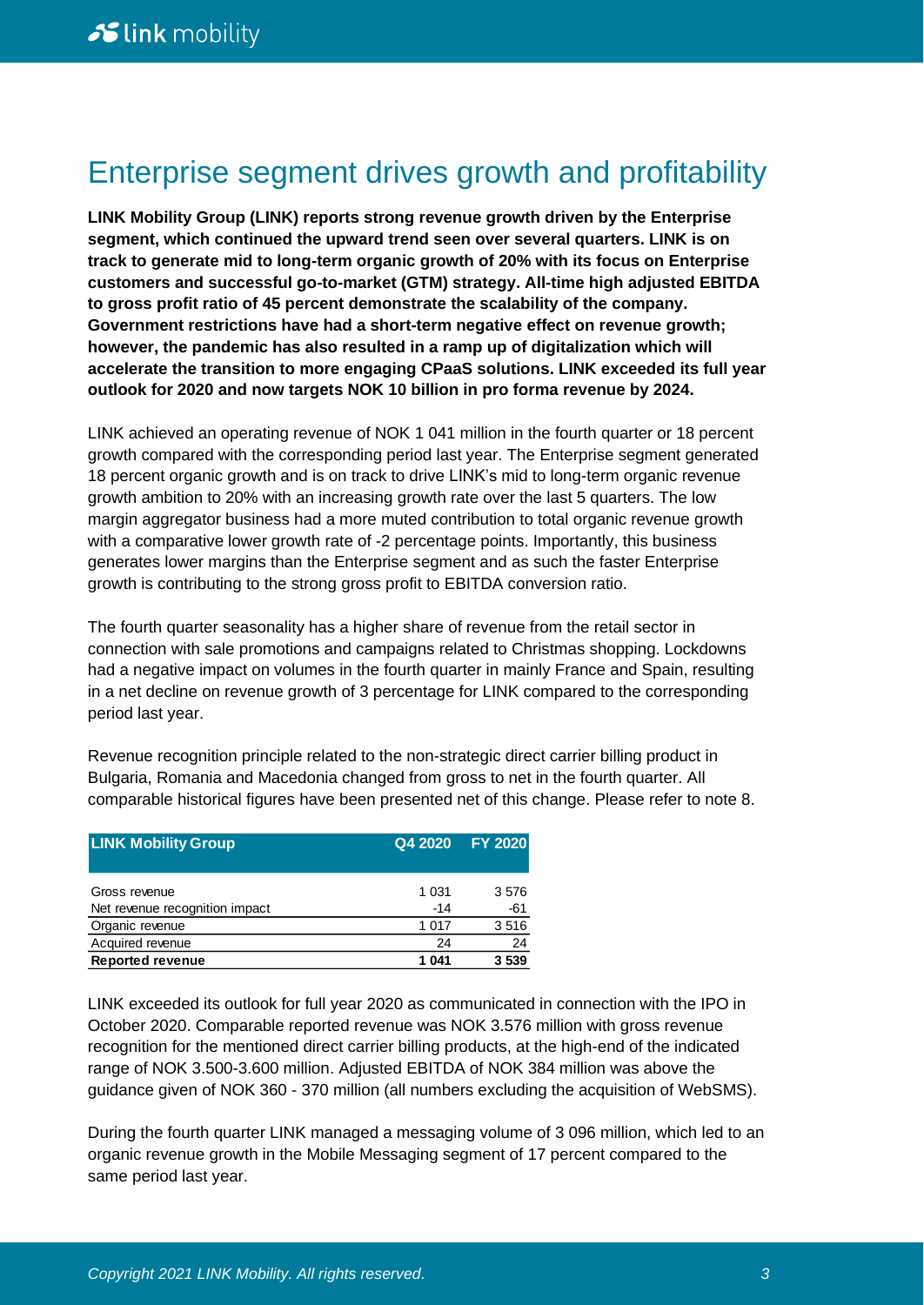

The reported growth in adjusted EBITDA was 25 percent or NOK 24 million, whereof NOK 7 million was related to the acquisition of WebSMS, compared to the corresponding period last year. The adjusted EBITDA margin at 11 percent increased somewhat to the same quarter last year. 45 percent of the Gross Profit flowed through to adjusted EBITDA, driven by LINK's scalable business model where large amounts of volumes and revenues can be produced with a small expansion in operating expenses fueling growth in profitability.

# Acquisitions and pro forma financials

The closing of the WebSMS acquisition during the fourth quarter of 2020 impacted the full year 2020 pro forma financials of the Group. The acquisition of the rapid growing CPaaS enabler Tismi in the Netherlands, announced on  $12<sup>th</sup>$  February 2021, has not closed yet, and is hence not included in proforma financials. The table below shows updated pro forma (full-year effect of closed acquisitions) key financial numbers for 2020.

| (Amounts in NOK million) $-$ | 2020 Reported | 2020 Pro forma **) |
|------------------------------|---------------|--------------------|
| <b>Including Websms</b>      |               |                    |
| Operating revenues           | 3.539         | 3.682              |
| Adjusted EBITDA*             | 391           | 435                |
| Adjusted EBITDA margin*      | 11.0%         | 11.8%              |
| Number of messages (million) | 10 510        | 10 748             |

*\*) EBITDA adjusted for expenses related to significant one-time, non-recurring events such as acquisitions and restructuring activities.*

*\*\*) Pro forma: FY 2020 includes the acquisition of WebSMS consolidated in the Group financials from mid November 2020.*

# Forwarding looking statement

LINK is benefitting from strong market trends with an accelerated demand for advanced CpaaS solutions and products. As LINK invest more in additional go-to-market (GTM) initiatives and launch new products in the current footprint, LINK expect demand for our products to grow even further. LINK also has strong momentum on M&A processes and observes increased M&A activity in a highly fragmented industry. The strength in these underlying trends enable LINK to communicate a more precise forward-looking statement: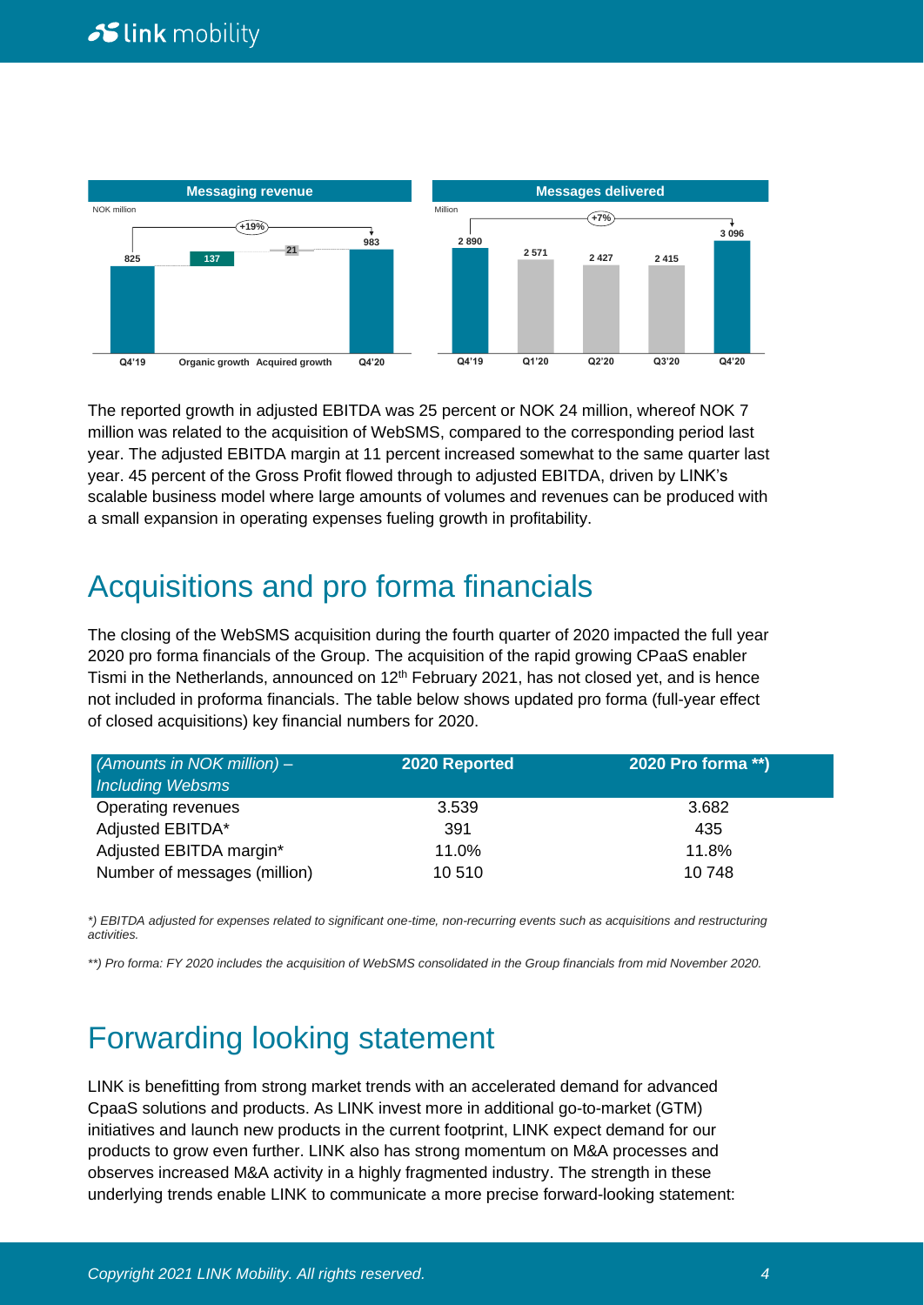| Forward looking statement<br>Amounts are in million NOK | 2024       |
|---------------------------------------------------------|------------|
| Pro forma revenue                                       | 10.000     |
| Pro forma adjusted EBITDA* margin                       | $13 - 15%$ |

The main assumptions behind the guidance are a gradual increase in organic growth to 20% in the mid to long-term with the effects from the GTM initiatives and margin expansion driven by the operating leverage inherent in LINK's scalable business model. The tailwinds from strong market trends and uplift in new products and channels will increase organic revenue growth and LINK expects a gradual increase in number of messages and revenues growth through 2021 from current levels. While quarterly variations due to lockdowns and government restrictions make forecasting with LINK's typical level of precision somewhat more difficult, LINK expect an increased level of underlying growth during 2021 as compared to 2020, which is likely to be the year most significantly impacted by the pandemic.

# New contracts

LINK generally sees great demand for multi-channel mobile communication and our enterprise grade solutions. The following material new contracts were signed:

- Skipton Building Society, headquartered in North Yorkshire and UK's fourth largest building society, has chosen LINK Mobile Identity Protection (Voice and OTP) for customer authentication and fraud protection
- Alquiler Seguro SA, a property rental company offering owner protection in Spain, has chosen LINK Mobile Identity Protection (KYC) to verify the online identity of the rental contract holder as well as their potential guarantors
- Debt Collection Agency EAD, a debt collector in Bulgaria, will use LINK MultiChannel Gateway for omnichannel information and communication
- Danish Agro A.M.B.A, a cooperative farm supply company owned by 12,000 Danish farmers, has chosen LINK Message Plug-in with Microsoft to communicate with their retail customers as well as their farmer members
- Bisnode AS, a Norwegian subsidiary of the Stockholm headquartered information services group, has chosen LINK Messaging Gateway to communicate credit check information as a part of the approval process in 18 countries
- Camara de Cascais, a local government entity in Portugal, has chosen LINK Messaging Gateway to communicate with its citizens
- News UK & Ireland Ltd, a British newspaper publisher and subsidiary of US listed News Corp, has chosen LINK Messaging Plug-in with Adobe to send subscription reminders and marketing to increase App downloads
- Converneo GmbH, a German information technology & services company, has chosen LINK Integration Partner and will promote SMS Gateway as added value towards their clients to support and strengthen communication
- Smarter Technologies Group Ltd, a UK based telecommunications group, has chosen LINK Messaging Gateway for customers to communicate with their users
- Pixizoo ApS, a retail business in Denmark focusing on baby and children's equipment, will use LINK SMS Gateway as an integrated part of Magento to improve their delivery process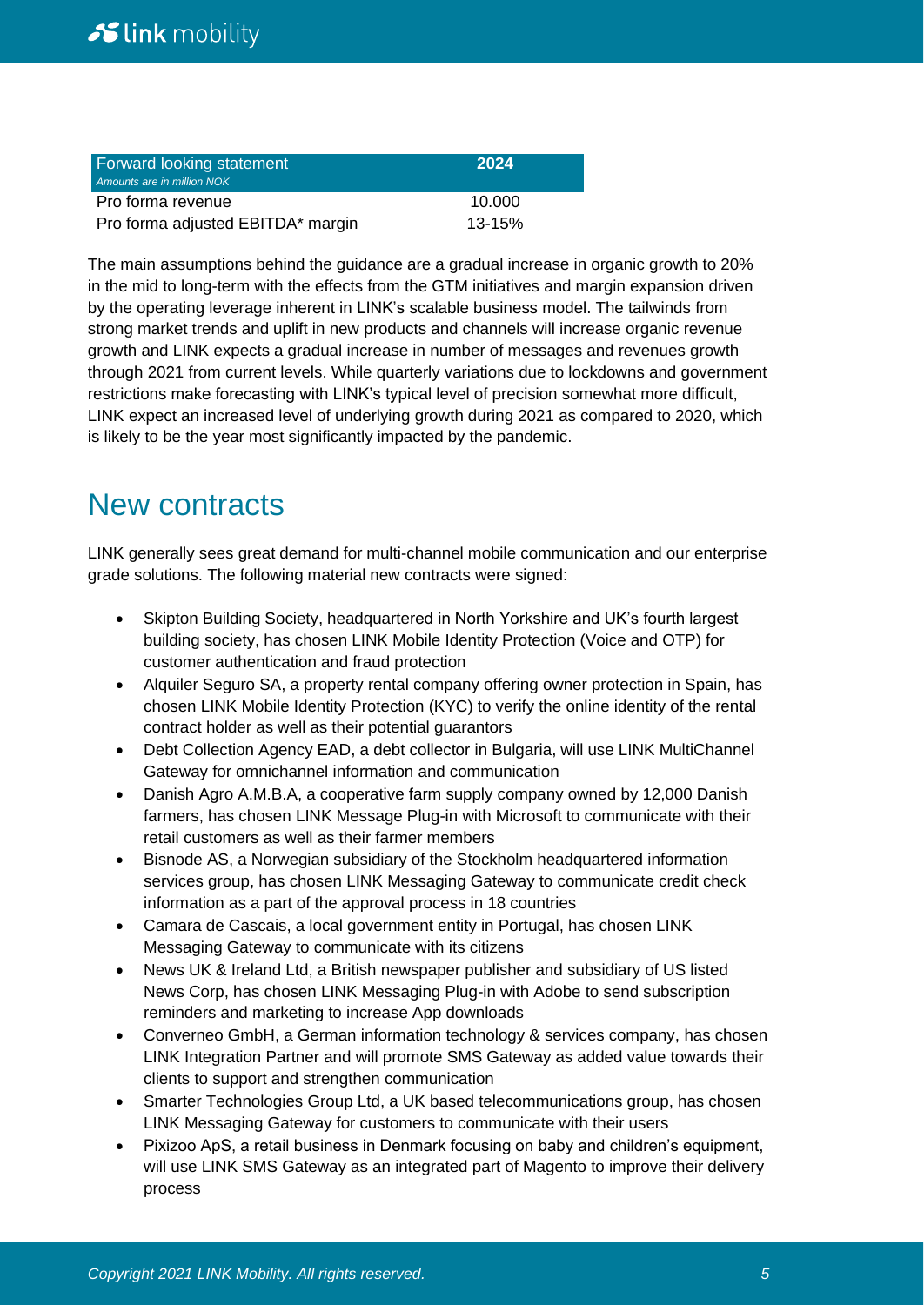# Financial Review *(Figures in brackets refer to the same period last year)*

### Group Income Statement

Operating revenues amounted to NOK 1041 million (NOK 879 million) or a growth of 18 percent versus same period last year driven by a strong growth momentum on existing clients with a net retention rate of 116 percent for the enterprise segment together with an increase in the price per message and positive contribution from the depreciation of NOK compared to foreign currencies.



In the fourth quarter, LINK observed strong organic volume growth across especially Northern and Central Europe regions while growth in messaging volumes in Western Europe was negatively impacted by the government-imposed lockdown measures last quarter. Despite some regional volume drops due to government restrictions, the group's diverse footprint and use cases have

shown resilience with revenue and gross profit growing healthy compared to the same period last year.

For the fourth quarter, LINK reports an organic revenue growth in Mobile messaging of 17 percent compared to the same period last year. Total organic revenue growth was 16 percent.



Reported Gross profit of NOK 263 million or a growth of 20 percent. Organic Gross profit increased by 14 percent. LINK's strategy is to maintain and increase margins by rolling out new mobile solution products, introducing highly profitable license models in new markets and targeting the SME clients in LINK's footprint.

Gross margin is mainly influenced by the following factors:

- Acquired entities normally have lower gross margin than the existing LINK footprint and dilutes reported Gross margins.
- Customer mix. High-volume clients have lower margins than SME customers due to their bargaining power, but also drives scalability. Over time, Gross margin fluctuates depending on client mix.
- Product mix. More advanced mobile solution products and use cases enables higher pricing both on licenses and messages as these products enables a higher value for clients and increases Gross margin over time.
- Cogs synergies due to increased size and bargaining power towards the operators increase Gross margin over time.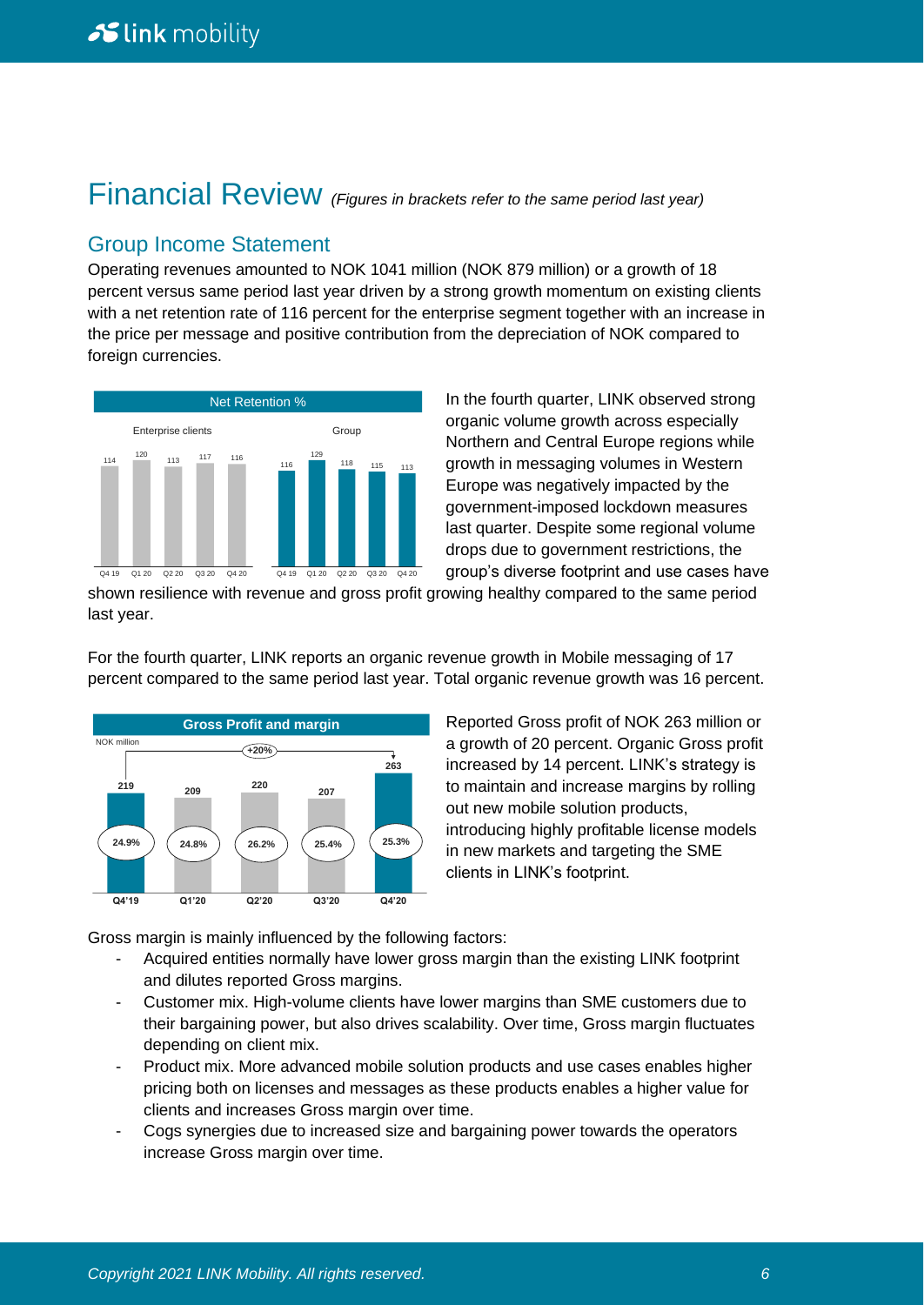The acquisition of WebSMS during the fourth quarter positively impact the gross margin by 0.7 percentage points.

Total operating expenses amounted to NOK 143 million. Organic growth in total operating expenses was 12% mainly driven by sales-related costs and expansion of personnel and license costs related to the centralization of production and product platforms.



Adjusted EBITDA, before non-recurring cost, is reported at NOK 119 million (NOK 95 million) or 11 percent of total revenues. Organic growth in adjusted EBITDA was 18%.

EBITDA after non-recurring items is reported at NOK 49 million (NOK 66 million) after deduction of non-recurring cost of NOK 71 million (NOK 29 million) related to

acquisitions, share option program and restructuring costs. The increase in non-recurring costs was related to management share-option program launched in October 2020 in connection with the IPO, management IPO bonus and the acquisition of WebSMS in November 2020.

Fourth quarter depreciation and amortization expenses are higher compared to same quarter last year with NOK 111 million (92 million). The increase is attributable to the completion of development projects during 2020 and WebSMS acquisition.

In the fourth quarter, net financial expenses were NOK 37 million (NOK 44 million). The change was related to a decrease in net interest expense by NOK 10 million due to decreased borrowings, positive net currency gains of NOK 114 million, early recognition of amortized SFA transaction costs related to refinancing of NOK 74 million and adjustment of earn-out amount related to Netsize acquisition of NOK 38 million.

Please refer to note 5 for information regarding interest-bearing debt.

## Balance sheet, financing, and liquidity

Non-current assets amounted to NOK 5 929 million (NOK 5 254 million), the increase is attributable to the acquisition of WebSMS and currency effects.

Trade receivables and other receivables amounted to NOK 749 million (NOK 669 million), the increase is attributable to the acquisition of WebSMS (NOK 27 million), organic growth and to timing of collection. Cash and cash equivalents are NOK 952 million (NOK 147 million). Increase driven by proceeds from operations, IPO and debt restructuring during the fourth quarter.

Trade and accounts payable increased and were NOK 958 million (NOK 819 million). The acquisition of WebSMS contributes NOK 26 million to the increase, which is otherwise attributable to timing effects.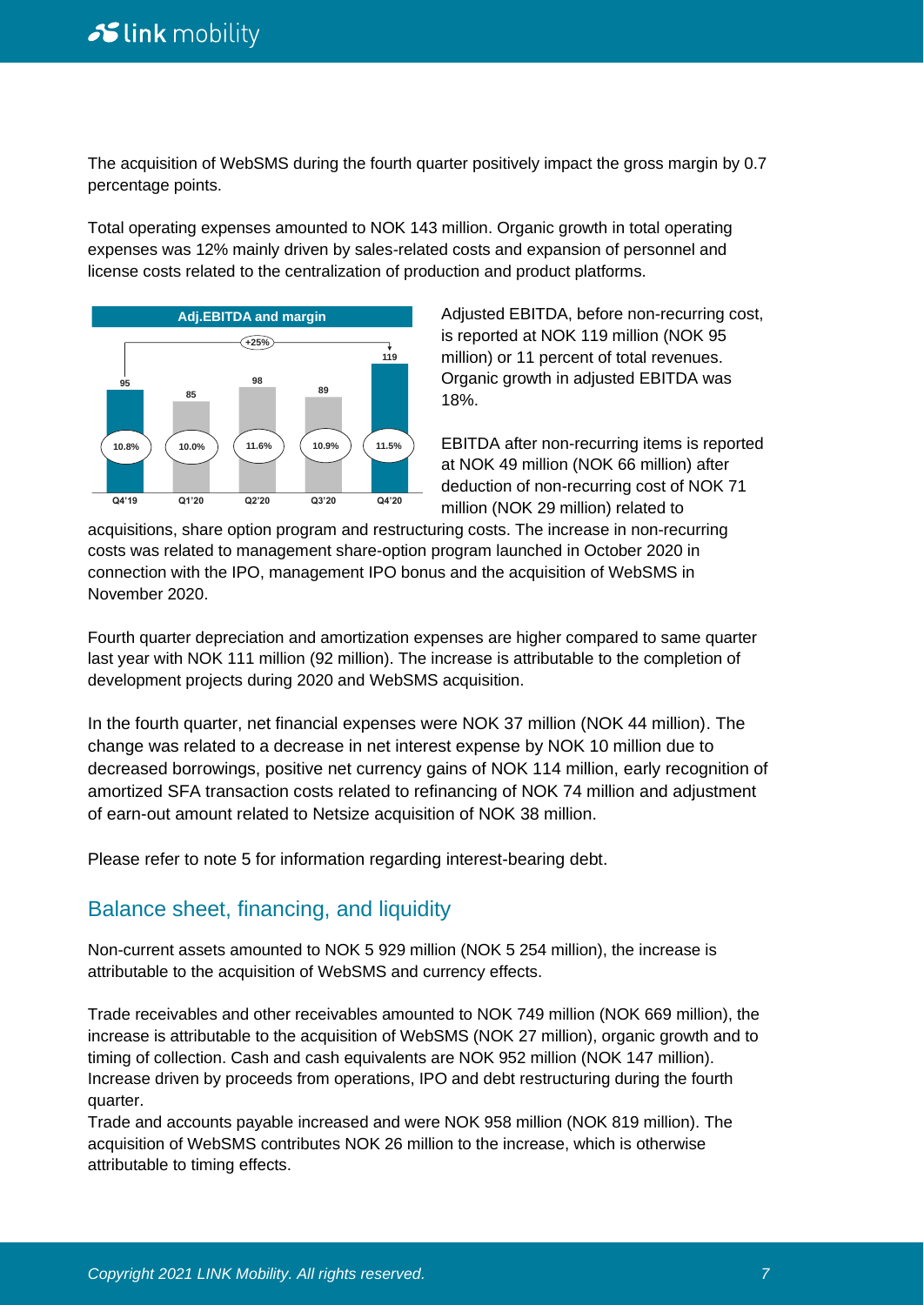Total equity amounted to NOK 4 202 million (NOK 2 340 million) or 55 percent (39 percent) of balance sheet value. The increase is due to the initial public offering and the issuance of shares.

Long-term liabilities amounted to NOK 2 425 million (NOK 2 847 million). The change is attributable to refinancing of external debt (note 5).

In the fourth quarter net cash from operating activities was NOK 125 million (NOK 116 million from organic growth. Cash from investing activities is negative NOK 592 million (negative NOK 47 million); the increase was related to the acquisition of WebSMS and the settlement payment of earn-out related to the Netsize acquisition in January 2019 of NOK 145 million. Cash flow from financing activities is NOK 798 million (negative NOK 91 million). The change is heavily influenced by the initial public offering (proceeds from the issue of shares) and by the refinancing of external debt.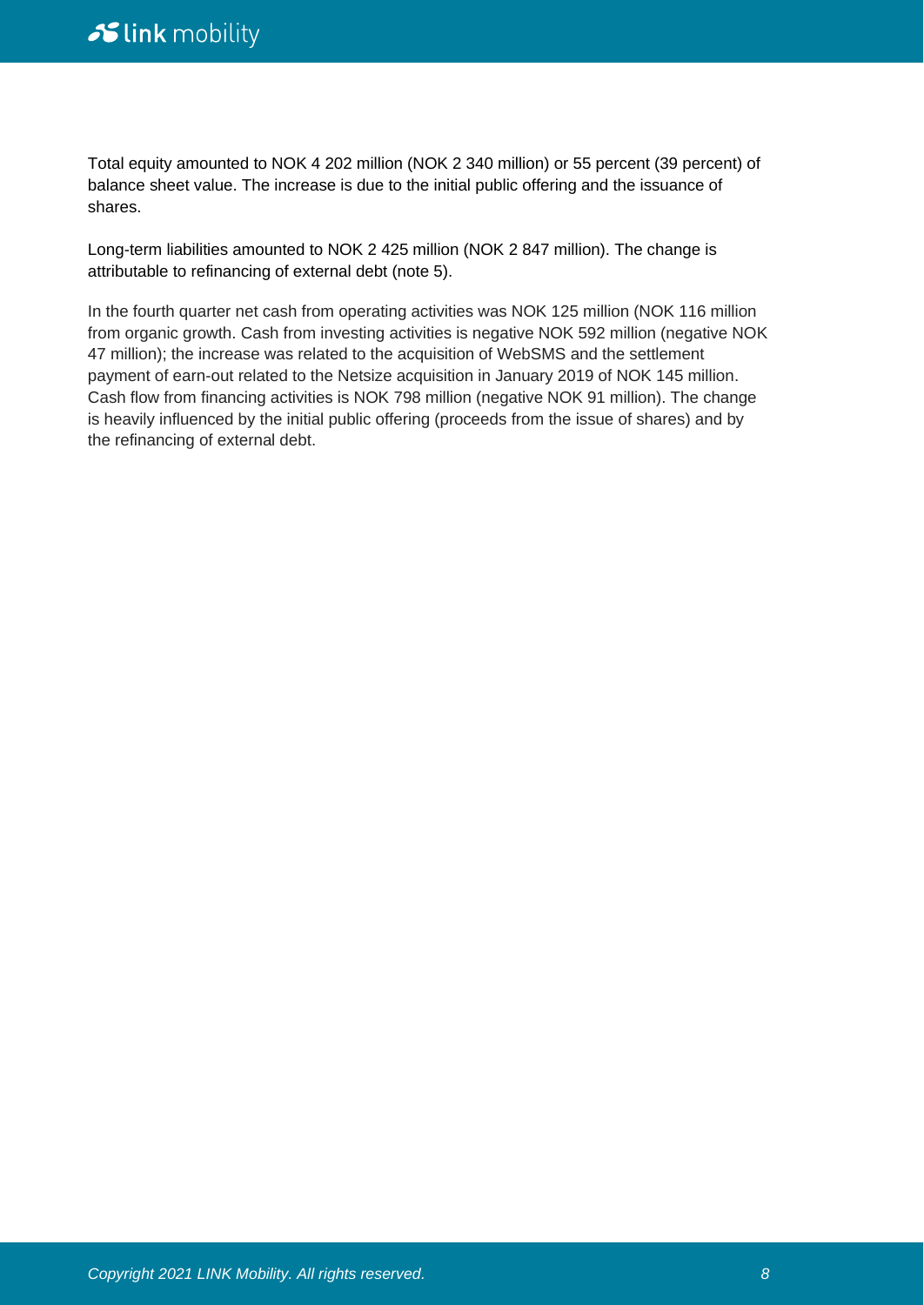## Condensed consolidated income statement

| <b>Condensed consolidated income</b> |             |           |           |                  |                   |
|--------------------------------------|-------------|-----------|-----------|------------------|-------------------|
| statement (NOKk)                     | <b>Note</b> | Q4 2020*  | Q4 2019*  | <b>YTD 2020*</b> | <b>YTD 2019**</b> |
| Total operating revenue              | 3           | 1 040 530 | 878 741   | 3 539 231        | 2 890 025         |
| Direct cost of services rendered     |             | (777703)  | (659676)  | (2 640 012       | (2 137 125)       |
| <b>Gross profit</b>                  | 3           | 262 827   | 219 065   | 899 220          | 752 901           |
|                                      |             |           |           |                  |                   |
| Payroll and related expenses         |             | (92962)   | (85462)   | (346 450)        | (307513)          |
| Other operating expenses             |             | (50 427)  | (38 330)  | (161928)         | (137 839)         |
| <b>Adjusted EBITDA</b>               | 3           | 119 438   | 95 273    | 390 842          | 307 548           |
|                                      |             |           |           |                  |                   |
| Restructuring costs                  |             | (26 422)  | (25172)   | (47 400)         | (69967)           |
| Share based compensation             |             | (34711)   | 21        | (34711)          |                   |
| Expenses related to acquisitions     |             | (9742)    | (4015)    | (15123)          | (27168)           |
| <b>EBITDA</b>                        | 3           | 48 563    | 66 106    | 293 607          | 210 414           |
|                                      |             |           |           |                  |                   |
| Depreciation and amortization        |             | (110947)  | (92, 409) | (271389)         | (247 369)         |
| <b>Operating profit (loss)</b>       |             | (62383)   | (26303)   | 22 218           | (36955)           |
|                                      |             |           |           |                  |                   |
| Finance income and finance expenses  |             |           |           |                  |                   |
| Net currency exchange gains (losses) |             | 120 253   | 5 9 6 2   | (101 218)        | 3785              |
| Net interest expense                 |             | (40894)   | (50 438)  | (207093)         | (192369)          |
| Net other financial expenses         |             | (116311)  | 168       | (118735)         | (5317)            |
| Finance income (expense)             |             | (36952)   | (44308)   | (427047)         | (193901)          |
|                                      |             |           |           |                  |                   |
| Profit (loss) before income tax      | 3           | (99336)   | (70611)   | (404829)         | (230 856)         |
|                                      |             |           |           |                  |                   |
| Income tax                           |             | 14 013    | 867       | 6 2 9 0          | (2178)            |
| Profit (loss) for the period         |             | (85323)   | (69744)   | (398539)         | (233 034)         |
|                                      |             |           |           |                  |                   |
| Profit attributable to:              |             |           |           |                  |                   |
| Owners of the company                |             | (85323)   | (69744)   | (398539)         | (233 034)         |
|                                      |             |           |           |                  |                   |
| Earnings per share (NOK/share)       |             |           |           |                  |                   |
| Earnings per share                   |             | (0, 32)   | (0, 32)   | (1,73)           | (1,09)            |
| Diluted earnings per share           |             | (0, 32)   | (0, 32)   | (1,73)           | (1,09)            |
|                                      |             |           |           |                  |                   |

*\*unaudited*

*\*\*Revenue for direct carrier billing products in Bulgaria and Romania was previously recognized on a gross basis. After a review of the relationships and in accordance with IFRS 15 (principal vs. agent), this revenue is recognized on a net basis. Refer to note 8.*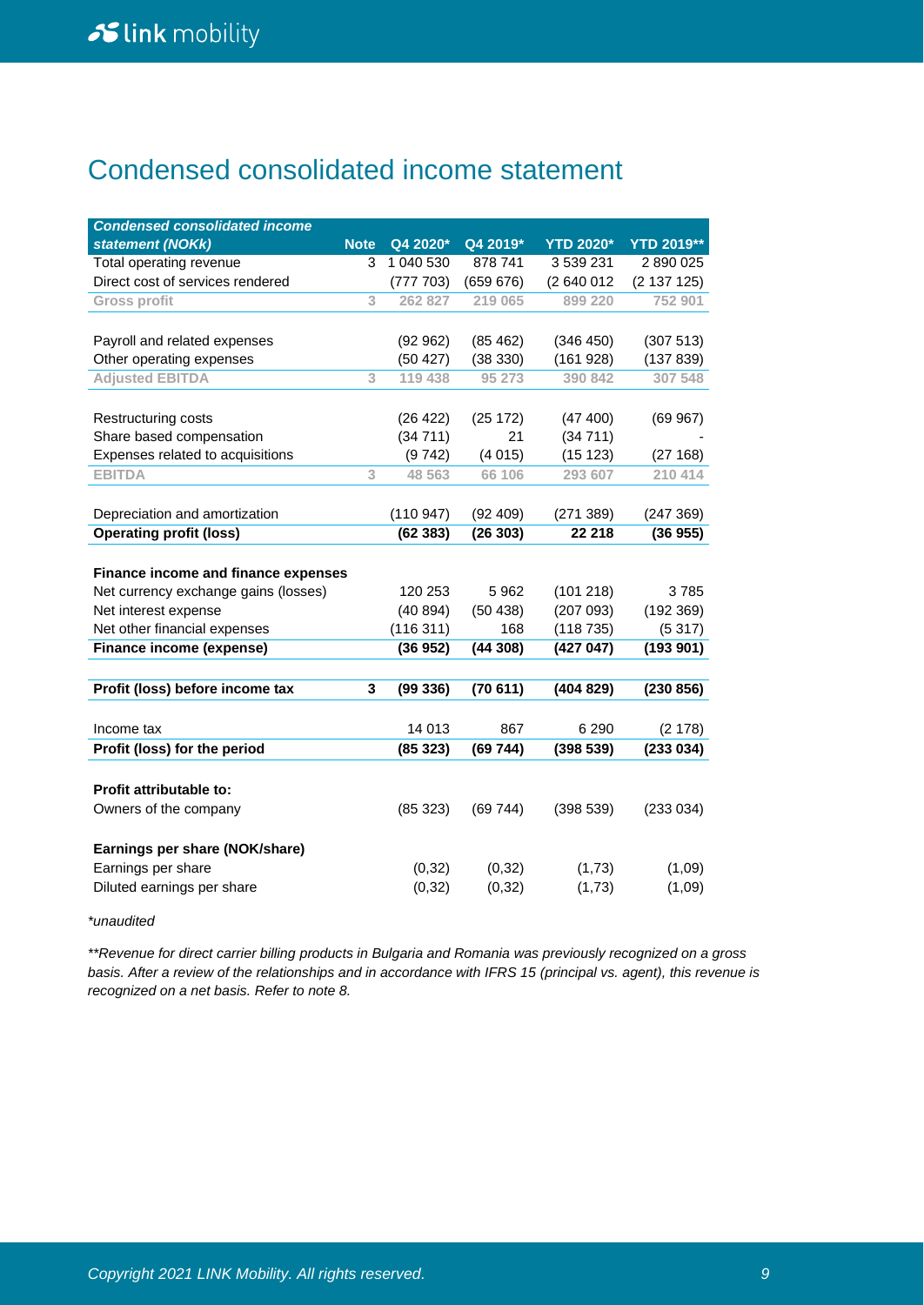# Condensed consolidated statement of comprehensive income

| <b>Condensed consolidated Statement of</b><br>comprehensive income (NOKk)                          | Q4 2020*  | Q4 2019* | <b>YTD 2020*</b> | <b>YTD 2019</b> |
|----------------------------------------------------------------------------------------------------|-----------|----------|------------------|-----------------|
| Profit (loss) for the period                                                                       | (85323)   | (69744)  | (398539)         | (233034)        |
| Other comprehensive income                                                                         |           |          |                  |                 |
| Items that may be reclassified to profit or loss                                                   |           |          |                  |                 |
| Translation differences of foreign operations                                                      | (238 199) | 10 442   | 134 373          | (12603)         |
| Net other comprehensive income that may be<br>reclassified to profit or loss in subsequent periods | (238 199) | 10 442   | 134 373          | (12603)         |
| Items that will not be reclassified to profit or loss<br>in subsequent periods                     |           |          |                  |                 |
| Other comprehensive income for the period                                                          | (238199)  | 10 442   | 134 373          | (12603)         |
| Total comprehensive income for the period                                                          | (323 522) | (59 301) | (264166)         | (245 637)       |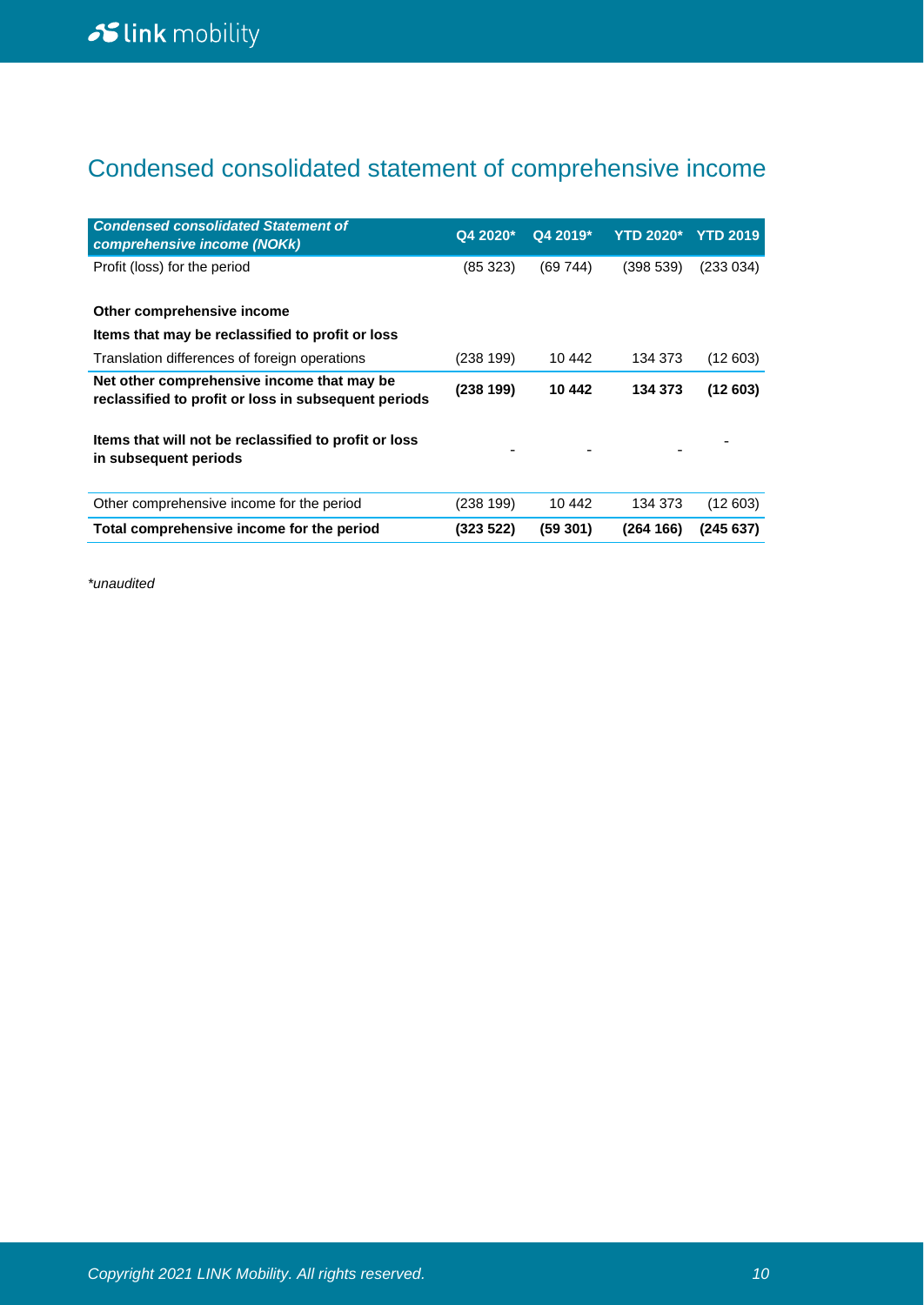# Condensed consolidated statement of financial position

| <b>Condensed consolidated statement of</b> |                |               |            |
|--------------------------------------------|----------------|---------------|------------|
| financial position (NOKk)                  | <b>Note</b>    | 31.12.2020*   | 31.12.2019 |
| <b>Assets</b>                              |                |               |            |
| <b>Non-current assets</b>                  |                |               |            |
| Goodwill                                   | $\overline{7}$ | 3 982 843     | 3 389 875  |
| Other intangible assets                    |                | 1823494       | 1761704    |
| Deferred tax asset                         |                | 69 263        | 56 858     |
| <b>Equipment and fixtures</b>              |                | 25 083        | 21 4 9 3   |
| Right-of-use assets                        |                | 26 513        | 24 283     |
| Other non-current assets                   |                | 1 3 1 3       |            |
| <b>Total non-current assets</b>            |                | 5928508       | 5 254 213  |
|                                            |                |               |            |
| <b>Current assets</b>                      |                |               |            |
| Trade and other receivables                |                | 748 547       | 669 360    |
| Cash and cash equivalents                  |                | 952 144       | 147 198    |
| <b>Total current assets</b>                |                | 1700 691      | 816 558    |
|                                            |                |               |            |
| <b>Total assets</b>                        |                | 7629199       | 6 070 771  |
|                                            |                |               |            |
| <b>Equity and liabilities</b>              |                |               |            |
| Share capital                              |                | 1 355         | 1 081      |
| Share premium and other reserves           |                | 4851387       | 2725406    |
| Accumulated translation differences        |                | 259 748       | 125 374    |
| Retained earnings (accumulated losses)     |                | (910 252)     | (511 713)  |
| <b>Total equity</b>                        |                | 4 202 237     | 2 340 149  |
|                                            |                |               |            |
| Long-term liabilities                      |                |               |            |
| Long-term borrowings                       | 5              | 2078515       | 2 487 304  |
| Lease liabilities                          |                | 30 624        | 12 0 20    |
| Deferred tax liabilities                   |                | 313 090       | 309 101    |
| Other long-term liabilities                |                | 2 3 9 8       | 38758      |
| <b>Total long-term liabilities</b>         |                | 2 424 628     | 2847182    |
|                                            |                |               |            |
| <b>Short-term liabilities</b>              |                |               |            |
| Short-term borrowings                      |                | 27 244        | 48 218     |
| Lease liabilities                          |                | 8619          | 13 090     |
| Trade and other payables                   |                | 958 297       | 819 180    |
| Income tax payable                         |                | 8 1 7 4       | 2953       |
| <b>Total short-term liabilities</b>        |                | 1 002 334     | 883 440    |
|                                            |                |               |            |
| <b>Total liabilities</b>                   |                | 3 4 2 6 9 6 2 | 3730622    |
|                                            |                |               |            |
| <b>Total equity and liabilities</b>        |                | 7629199       | 6 070 771  |
|                                            |                |               |            |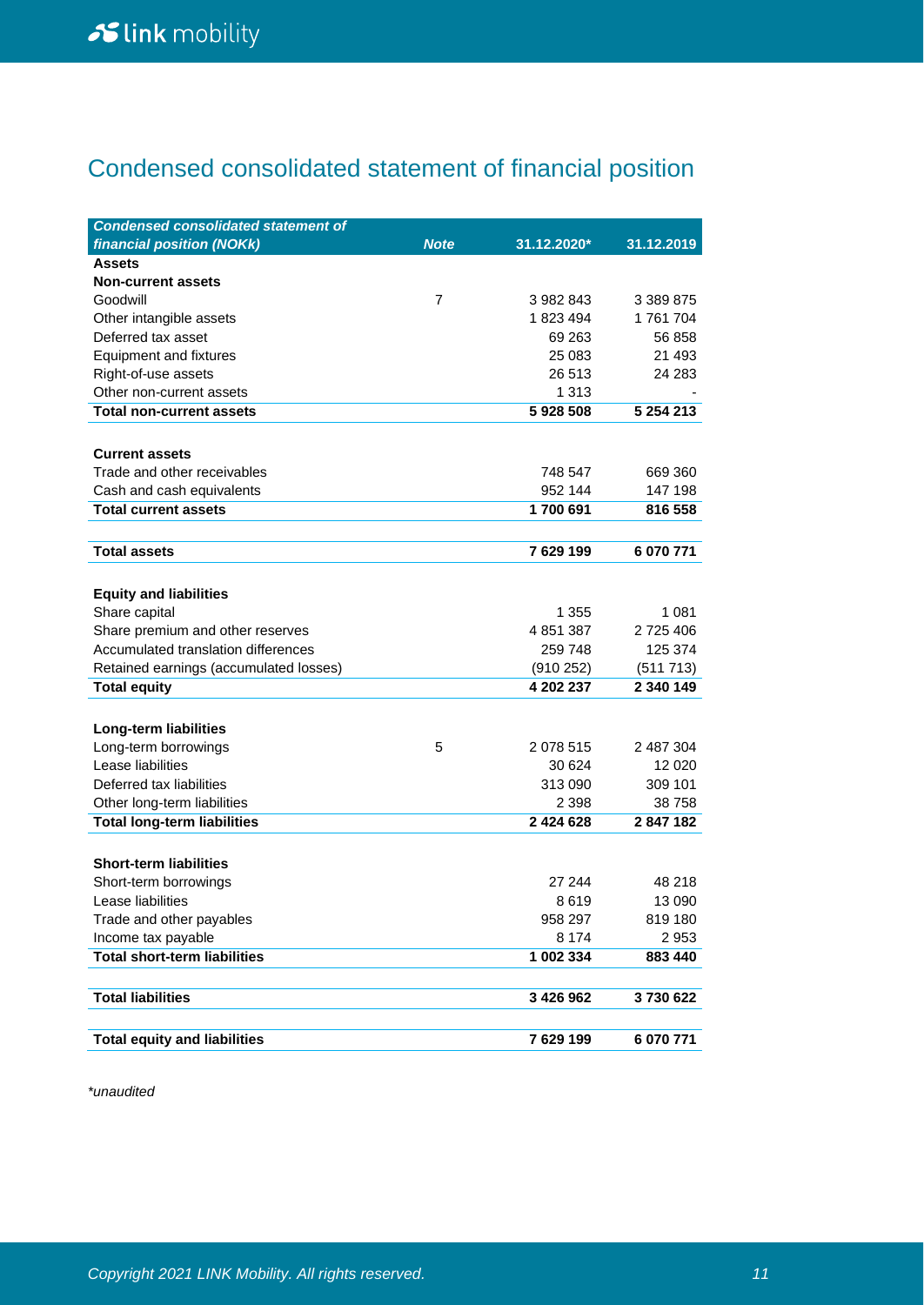# Condensed consolidated statement of changes in equity

*Condensed consolidated statement of changes in equity (NOKk)*

| Balance at 01 January 2020                      | <b>Share</b><br>capital<br>1081 | <b>Share</b><br>premium<br>and other<br><b>reserves</b><br>2 725 406 | <b>Accumulated</b><br><b>translation</b><br><b>differences</b><br>125 374 | <b>Retained</b><br>earnings<br><i>(accumulated</i><br>losses)<br>(511713) | <b>Total equity</b><br>2 340 149 |
|-------------------------------------------------|---------------------------------|----------------------------------------------------------------------|---------------------------------------------------------------------------|---------------------------------------------------------------------------|----------------------------------|
| Comprehensive income for the year               |                                 |                                                                      |                                                                           |                                                                           |                                  |
| Profit (loss) for the period                    |                                 |                                                                      |                                                                           | (398539)                                                                  | (398539)                         |
| Other comprehensive income (loss) for the       |                                 |                                                                      |                                                                           |                                                                           |                                  |
| period, net of income tax                       | ۰                               |                                                                      | 134 373                                                                   |                                                                           | 134 373                          |
| Total comprehensive income for the year         | ۰                               | ٠                                                                    | 134 373                                                                   | (398539)                                                                  | (264 166)                        |
| Issue of ordinary shares                        | 286                             | 2 507 020                                                            |                                                                           |                                                                           | 2 507 306                        |
| Redemption of preference shares                 | (13)                            | (411 744)                                                            | $\overline{\phantom{a}}$                                                  |                                                                           | (411757)                         |
| Share-based payment                             |                                 | 30 704                                                               | $\overline{\phantom{a}}$                                                  | $\overline{\phantom{0}}$                                                  | 30,704                           |
| <b>Total contributions by and distributions</b> |                                 |                                                                      |                                                                           |                                                                           |                                  |
| to the owners                                   | 273                             | 2 125 980                                                            | ۰                                                                         | ۰                                                                         | 2 126 254                        |
| Balance at 30 December 2020 *                   | 1 355                           | 4851387                                                              | 259 748                                                                   | (910 252)                                                                 | 4 202 237                        |

| <b>Balance at 01 January 2019</b>         | <b>Share</b><br>capital<br>1 0 6 8 | <b>Share</b><br>premium<br>and other<br><b>reserves</b><br>2694969 | <b>Accumulated</b><br>translation<br>differences<br>137 977 | <b>Retained</b><br>earnings<br><i>(accumulated)</i><br>losses)<br>(278678) | <b>Total equity</b><br>2 555 336 |
|-------------------------------------------|------------------------------------|--------------------------------------------------------------------|-------------------------------------------------------------|----------------------------------------------------------------------------|----------------------------------|
|                                           |                                    |                                                                    |                                                             |                                                                            |                                  |
| Comprehensive income for the year         |                                    |                                                                    |                                                             |                                                                            |                                  |
| Profit (loss) for the period              |                                    |                                                                    |                                                             | (233 034)                                                                  | (233 034)                        |
| Other comprehensive income (loss) for the |                                    |                                                                    |                                                             |                                                                            |                                  |
| period, net of income tax                 | $\blacksquare$                     |                                                                    | (12 603)                                                    |                                                                            | (12603)                          |
| Total comprehensive income for the year   | ٠                                  |                                                                    | (12603)                                                     | (233 034)                                                                  | (245 637)                        |
| Issue of ordinary shares                  | 14                                 | 30 437                                                             | $\overline{\phantom{0}}$                                    |                                                                            | 30 451                           |
| Total contributions by and distributions  |                                    |                                                                    |                                                             |                                                                            |                                  |
| to the owners                             | 14                                 | 30 437                                                             | $\blacksquare$                                              | -                                                                          | 30 451                           |
| <b>Balance at 31 December 2019</b>        | 1 0 8 1                            | 2725406                                                            | 125 374                                                     | (511 713)                                                                  | 2 340 149                        |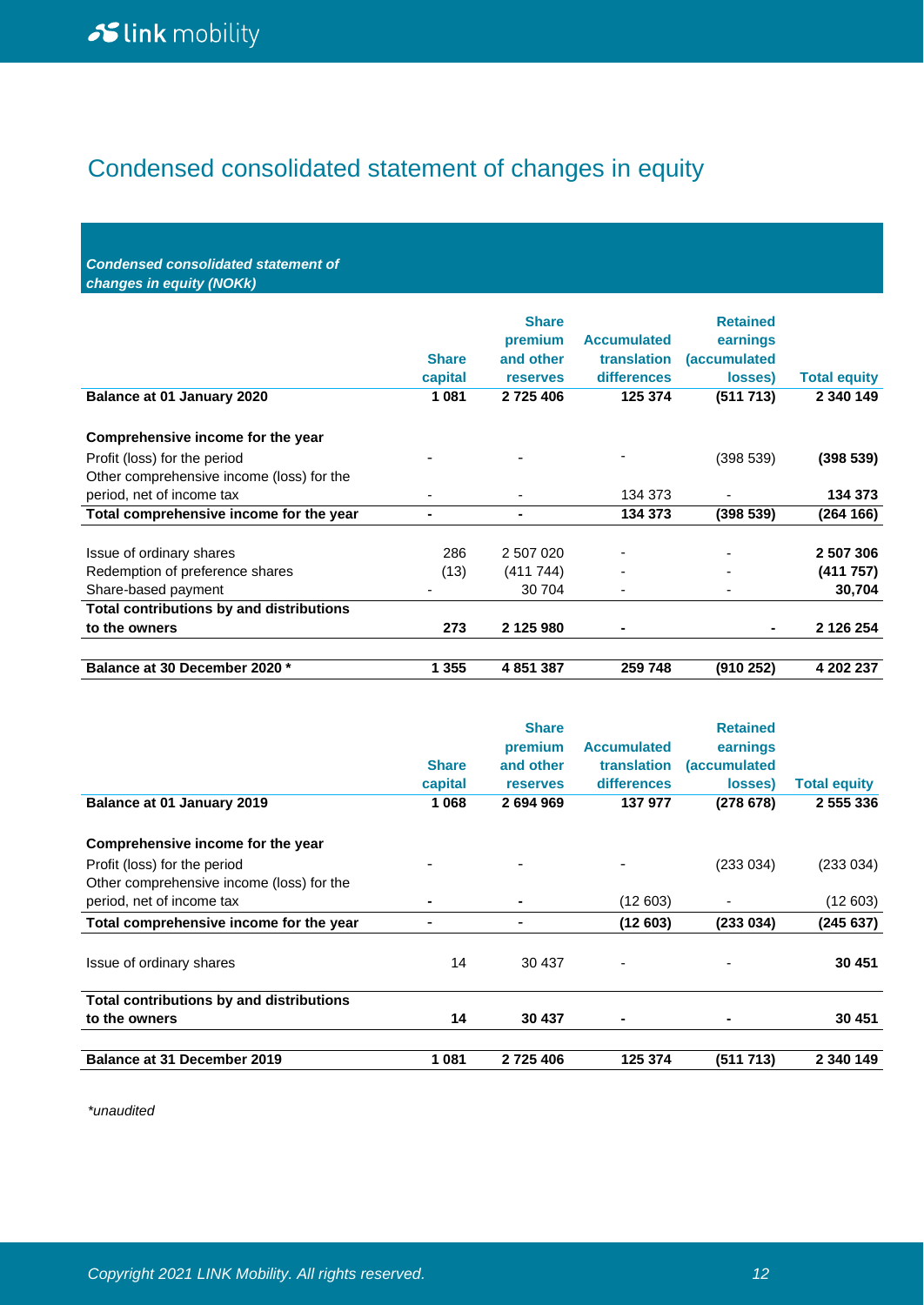# Condensed consolidated statement of cash flows

| <b>Condensed consolidated statement of cash flows</b> |             |             |          |                  |                 |
|-------------------------------------------------------|-------------|-------------|----------|------------------|-----------------|
| (NOKk)                                                | <b>Note</b> | Q4 2020*    | Q4 2019* | <b>YTD 2020*</b> | <b>YTD 2019</b> |
| Cash flow from operating activities                   |             |             |          |                  |                 |
| Profit (loss) before tax                              |             | (99336)     | (70611)  | (404829)         | (230 856)       |
| Adjustments for:                                      |             |             |          |                  |                 |
| Taxes paid                                            |             | (11670)     | (8558)   | (41 431)         | (36 430)        |
| Finance income (expense)                              |             | 36 952      | 44 308   | 427 047          | 193 901         |
| Depreciation and amortization                         |             | 110 947     | 92 409   | 271 389          | 247 369)        |
| Non-cash employee benefit (share-based payments)      | 6           | 34 711      |          | 34 711           |                 |
| Change in trade and other receivables                 |             | (94058)     | (64178)  | (8383)           | (31 255)        |
| Change in trade and other payables                    |             | 152 661     | 123 126  | 104 513          | 1757            |
| Change in other provisions                            |             | (5074)      | (225)    | (19185)          | 53 843          |
| Net cash flow from operating activities               |             | 125 133     | 116 272  | 363832           | 198 328         |
|                                                       |             |             |          |                  |                 |
| Cash flow from investing activities                   |             |             |          |                  |                 |
| Payment for equipment and fixtures                    |             | (6969)      | (3339)   | (9255)           | (9972)          |
| Payment for intangible assets                         |             | (43672)     | (43904)  | (105 817)        | (120 861)       |
| Payment for acquisition of subsidiary, net of cash    |             |             |          |                  |                 |
| acquired                                              |             | (393 443)   | 573      | (397 234)        | (303 285)       |
| Purchase price adjustment (acquisition of subsidiary) |             | (147902)    |          | (147902)         |                 |
| Net cash flow from investing activities               |             | (591986)    | (46671)  | (660 209)        | (434 117)       |
|                                                       |             |             |          |                  |                 |
| <b>Cash flow from financial activities</b>            |             |             |          |                  |                 |
| Proceeds on issue of shares                           |             | 2 367 366   |          | 2 373 513        |                 |
| Repayment of equity                                   |             | (411757)    |          | (411757)         |                 |
| Proceeds from borrowings                              | 5           | 2 101 572   | (40049)  | 2 687 634        | 502 891         |
| Repayment of borrowings                               | 5           | (3 118 527) | (6)      | (3259081)        | (97927)         |
| Interest paid                                         |             | (137 831)   | (47680)  | (243 386)        | (168659)        |
| Principal elements of lease payments                  |             | (2535)      | (3539)   | (11615)          | (13111)         |
| Other financial items                                 |             |             |          |                  | (8130)          |
| Net cash flow from financial activities               |             | 798 288     | (91 275) | 1 135 309        | 215 063         |
|                                                       |             |             |          |                  |                 |
| Effect of changes in foreign exchange rates           |             | (5637)      | 1 240    | (33987)          | (686)           |
| Net change in cash and cash equivalents               |             | 325 798     |          | 804 946          |                 |
| Cash and cash equivalents at the beginning for the    |             |             | (20 433) |                  | (21 412)        |
| period                                                |             | 626 346     | 167 631  | 147 198          | 168 610         |
| Cash and cash equivalents at the end of the           |             |             |          |                  |                 |
| period                                                |             | 952 144     | 147 198  | 952 144          | 147 198         |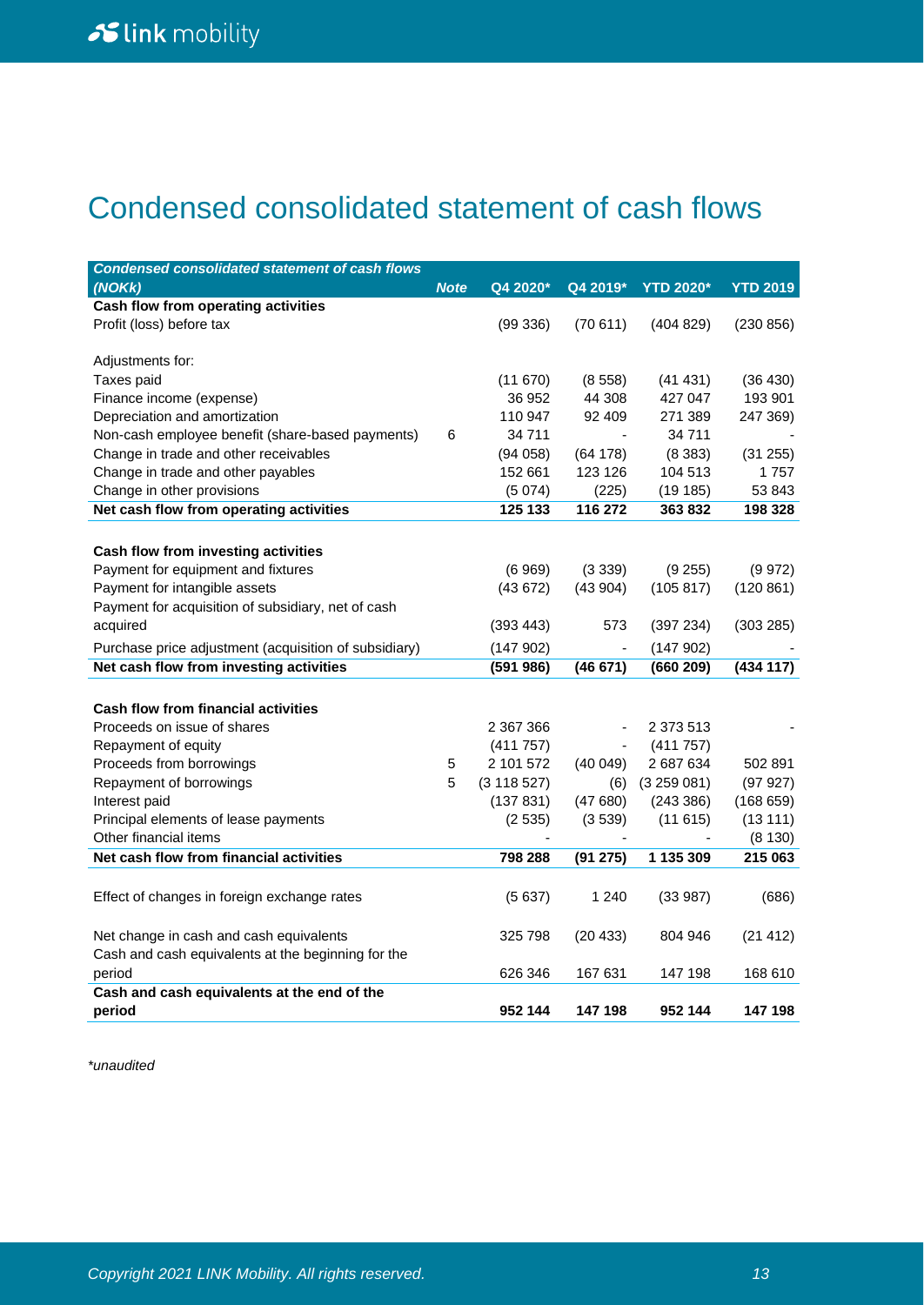# Selected notes to the accounts

## Note 1 – General information

The Board of Directors approved the condensed interim financial statements for the three months ended 31 December 2020 for publication on 16 February 2021. These Group financial statements have not been subject to audit or review.

LINK Mobility Group Holding ASA (LINK) is a public limited company registered in Norway. The Company is one of Europe's leading CPaaS providers within mobile communication, specializing in messaging and digital services. Headquartered in Oslo, Norway, the Group has approximately 649 employees and operates in 17 countries.

## Note 2 – Basis for preparation and significant accounting policies

The consolidated condensed interim financial report for the three-month reporting period ended 31 December 2020 has been prepared in accordance with Accounting Standard IAS 34 *Interim Financial Reporting*.

The interim report does not include all the notes of the type normally included in an annual financial report. Accordingly, this report is to be read in conjunction with Group's annual report for 2019, which has been prepared according to IFRS as adopted by the EU.

The preparation of interim financial statements requires the Group to make certain estimates and assumptions that affect the application of accounting policies and reported amounts of assets, liabilities, income, and expenses. Estimates and judgements are continually evaluated by the Group based on historical experience and other factors, including expectations of future events that are deemed to be reasonable under the circumstances. Actual results may differ from these estimates. The most significant judgements used in preparing these interim financial statements and the key areas of estimation uncertainty are the same as those applied in the consolidated annual report for 2019.

The annual report for 2019 provides a description of the uncertainties and potential business impact from the COVID-19 pandemic. This extraordinary situation creates risk and affects estimates and judgements used in preparing these interim financial statements as its effects are unforeseeable and not possible to quantify accurately. The Group has experienced varied effects of COVID-19.

Goodwill and other Intangible assets with an indefinite useful economic life are not amortized but are tested annually for impairment. The company performs an impairment test for goodwill on an annual basis or when there are circumstances which would indicate that the carrying value of goodwill may be impaired. When assessing impairment, assets are grouped into cash generating units (CGU's).

The presentation currency of the consolidated financial statement is Norwegian kroner (NOK), which is also the functional currency of the parent company. Unless otherwise stated, amounts presented are in thousands of NOK.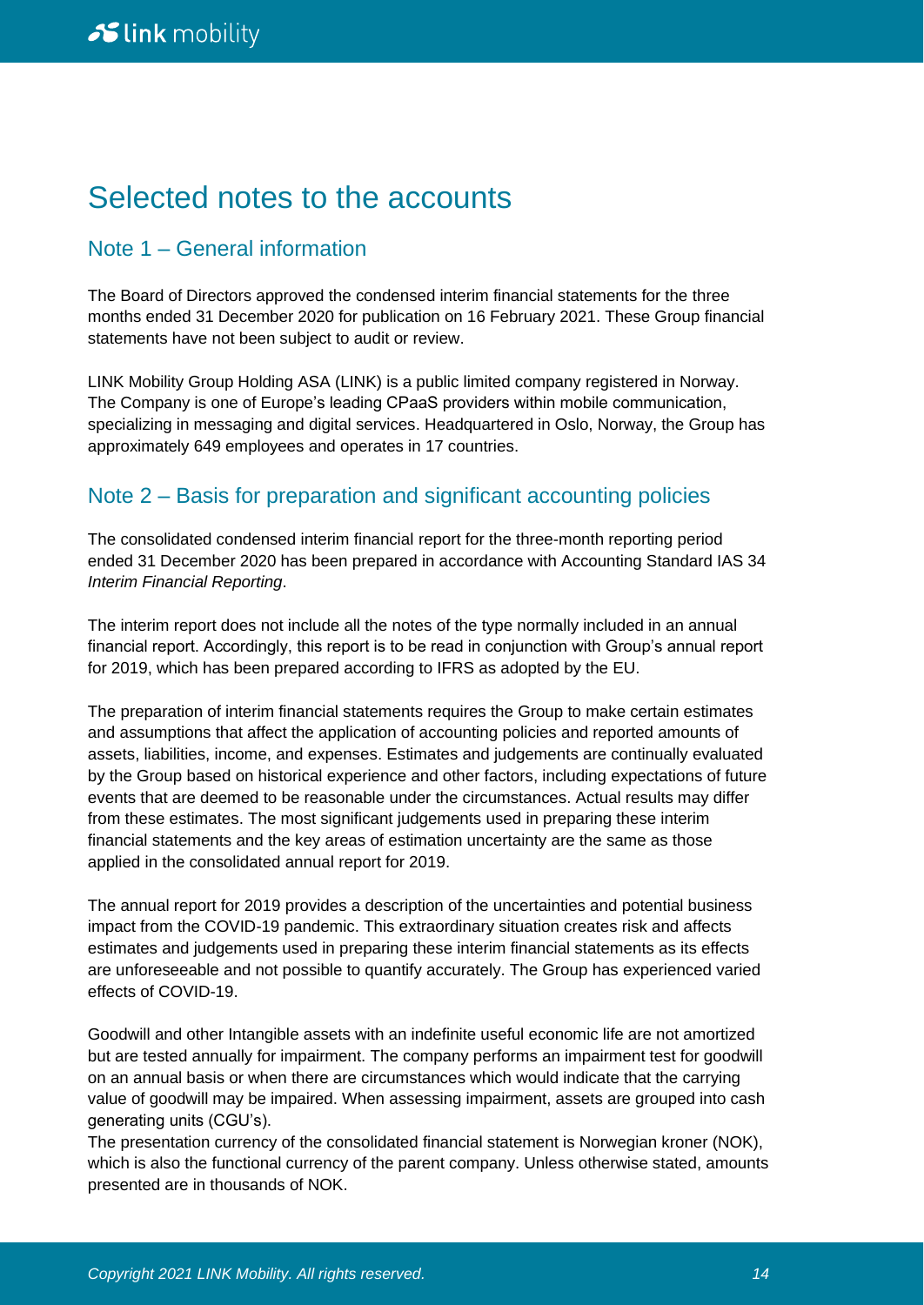The accounting policies applied in the preparation of the consolidated interim financial statements are consistent with those applied in the preparation of the annual IFRS financial statements for the year ended December 31, 2019, except for the estimation of income tax and the adoption of new and amended standards as set out below.

IAS 33 *Earnings per share* and IFRS 8 *Operating Segments* have been applied in these interim financial statements. These standards are not mandatory for entities that do not have shares traded in a public market or that file or are in the process of filing financial statements with a regulatory organization and have thus not been applied in prior periods. Prior period information has been amended to reflect the requirements set out in IAS 33 and IFRS 8.

Operating segments are reported in the same manner as internal reporting to the chief operating decision maker. The chief operating decision maker, who is responsible for allocating resources to and assessing performance of operating segments, is defined as the Board of Directors. Group costs consist of any operational expenditures incurred in LINK Mobility Group AS, LINK Mobility Pecunia AS, or LINK Mobility Group Holding ASA.

For information related to amendments to standards, new standards, and interpretations effective from 01 January 2020, please refer to the Group Annual Report for 2019. None of the amendments, standards, or interpretations effective from 01 January 2020 have had a significant impact on the Group's consolidated interim financial information.

## Note 3 – Segment reporting

The Group reports revenue, gross margin (revenue less direct costs) and adjusted EBITDA in functional operating segments to the Board of Directors (the Group's chief operating decision makers). While LINK uses all three measures to analyze performance, the Group's strategy of profitable growth means that adjusted EBITDA is the prevailing measure of performance (refer to alternate performance measures).

An examination of operating units based on market maturity and product development as well as geography identifies four natural reporting segments. These are Northern Europe, Western Europe, Central Europe, and Global Messaging; these represent market clusters. Generally, regions are segregated into similar geographic locations as these follow similar market trends. Global Messaging includes all regions with aggregator traffic; the other three have mainly enterprise traffic.

The regions are:

#### **Northern Europe**

The Nordics is composed of Norway, Sweden, Denmark, Finland, and Baltics.

#### **Central Europe**

Central Europe is composed of Bulgaria, Romania, North Macedonia, Poland, Hungary, Germany, and Austria.

#### **Western Europe**

Western Europe is composed of Spain, France, the United Kingdom, and Italy.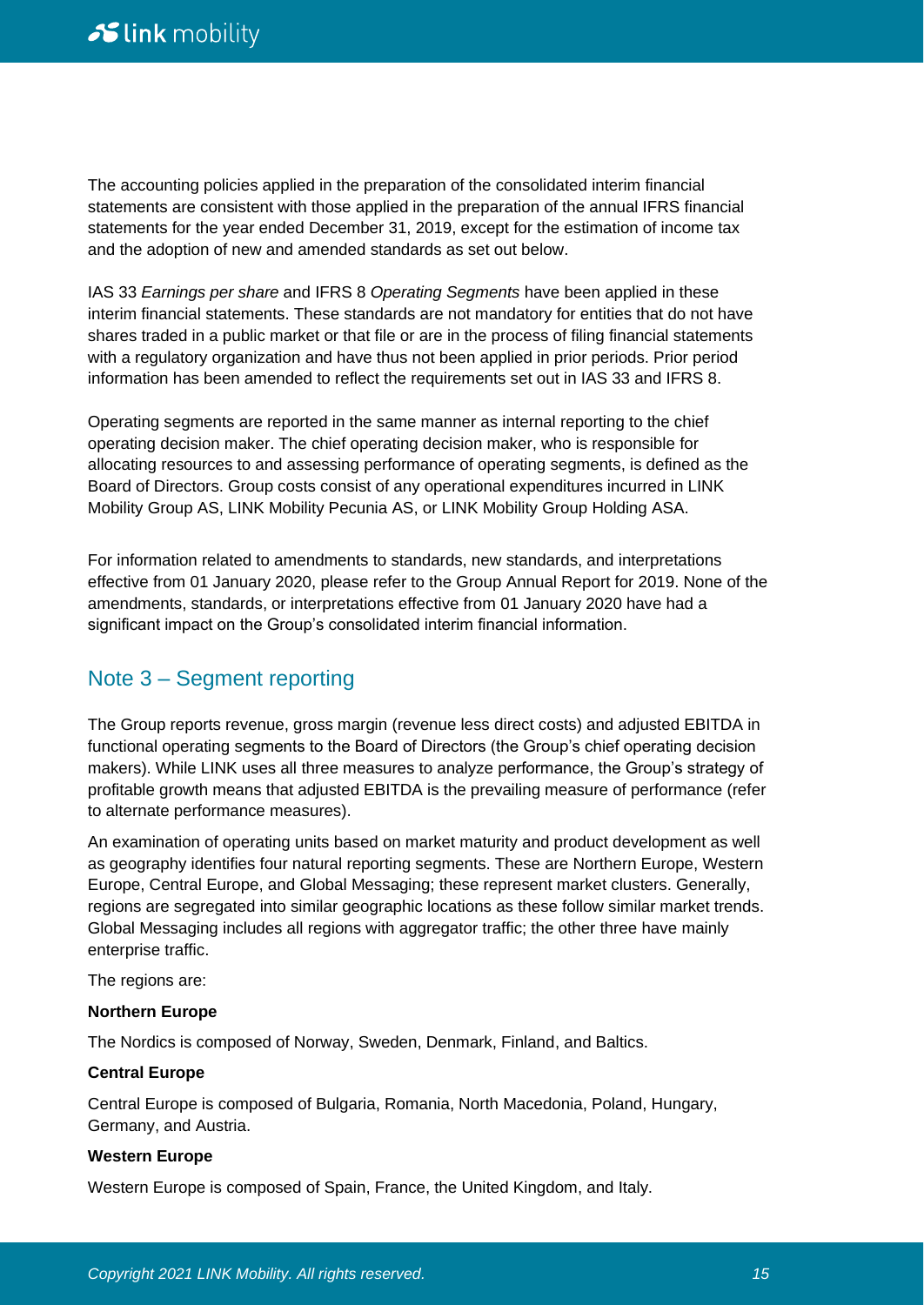#### **Global Messaging**

Global messaging is comprised of non-enterprise traffic and is representative of either standalone business or as a component of revenues in countries included above. If a business is comprised of both enterprise and wholesale/aggregator transactions, the latter is segregated here. The Swiss operation Horisen Messaging is included here.

Wholesale/aggregator business is defined as an operating unit within LINK's industry, and that use LINK connections in markets where they do not have such connections themselves. This business can generally be referred to, at least partly, as a direct competitor that use LINK connections. Smaller local aggregators cannot be expected to be covered efficiently by Global Messaging and as such they are still subject to local management.

| <b>Revenues by segment</b> | Q4 2020*  | Q4 2019* | <b>YTD 2020*</b> | <b>YTD 2019**</b> |
|----------------------------|-----------|----------|------------------|-------------------|
| Northern Europe            | 351 668   | 285 521  | 1 169 382        | 980 105           |
| <b>Central Europe</b>      | 251 685   | 180 675  | 765 980          | 596 805           |
| Western Europe             | 325 386   | 299 662  | 1 125 316        | 956 616           |
| Global Messaging           | 111 792   | 112883   | 478 553          | 356 499           |
| <b>Total Revenues</b>      | 1 040 530 | 878 741  | 3 539 231        | 2890025           |

| <b>Gross profit by segment</b> | Q4 2020* | Q4 2019* | <b>YTD 2020*</b> | <b>YTD 2019*</b> |
|--------------------------------|----------|----------|------------------|------------------|
| Northern Europe                | 95 728   | 82 861   | 350 957          | 312 713          |
| <b>Central Europe</b>          | 75 885   | 53 136   | 218 603          | 167 235          |
| Western Europe                 | 74 236   | 71 706   | 276462           | 232 853          |
| Global Messaging               | 16 978   | 11 362   | 53 198           | 40 100           |
| <b>Total Gross profit</b>      | 262 827  | 219 065  | 899 220          | 752 901          |

| <b>Adjusted EBITDA by segment</b> | Q4 2020* | Q4 2019* | <b>YTD 2020*</b> | <b>YTD 2019*</b> |
|-----------------------------------|----------|----------|------------------|------------------|
| Northern Europe                   | 64 4 64  | 50 828   | 240 485          | 194 266          |
| <b>Central Europe</b>             | 43 549   | 32 5 28  | 129 283          | 101 021          |
| <b>Western Europe</b>             | 45 396   | 34 410   | 127826           | 83 834           |
| Global Messaging                  | 9 3 0 8  | 7 008    | 27 150           | 26 603           |
| Group Costs                       | (43 280) | (29 500) | (133 902)        | (98 176)         |
| <b>Total Adjusted EBITDA</b>      | 119 438  | 95 273   | 390 842          | 307 548          |

| <b>Reconciliation of Adjusted</b><br><b>EBITDA to Group profit (loss)</b><br>before income tax | Q4 2020*  | Q4 2019* | <b>YTD 2020*</b> | <b>YTD 2019*</b> |
|------------------------------------------------------------------------------------------------|-----------|----------|------------------|------------------|
| <b>Adjusted EBITDA</b>                                                                         | 119 438   | 95 273   | 390 842          | 307 548          |
| Non-recurring items <sup>1</sup>                                                               | (70875)   | (29167)  | (97235)          | (97134)          |
| Depreciation and amortization                                                                  | (110 947) | (92 409) | (271 389)        | (247369)         |
| <b>Operating profit</b>                                                                        | (62 383)  | (26303)  | 22 218           | (36955)          |
| Finance income (expense)                                                                       | (36 952)  | (44308)  | (427 047)        | (193 901)        |
| Profit (loss) before income tax                                                                | (99 336)  | (70 611) | (404 829)        | (230 856)        |

\*unaudited

\*\* refer to note 8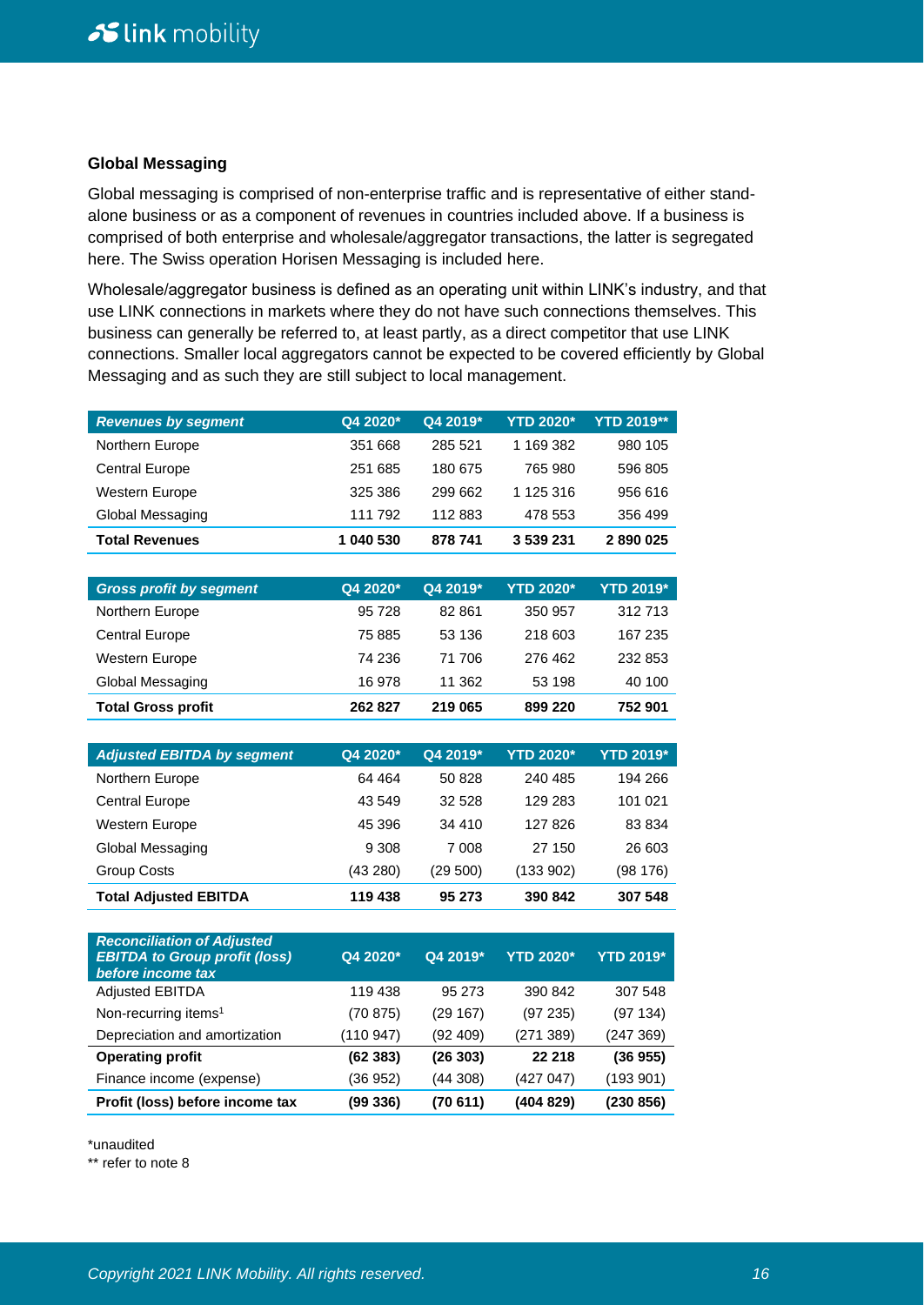<sup>1</sup> Non-recurring items is comprised of amounts that relate entirely to the company. Costs related to mergers and acquisitions, personnel cost deemed to be non-recurring, restructuring expenses, advisors, licenses, and sales and marketing are included in this reconciliation line item (this list is not exhaustive).

### Note 4 – Related party transactions

Related party transactions are made on terms equivalent to those that prevail in arm's length transactions and are made only if such terms can be substantiated. For the three months period ended 31 December 2020, the Group has not entered any transactions with related parties.

### Note 5 - Interest-bearing debt

The successful listing of shares on the Oslo Stock Exchange on 21 October 2020 has an impact on interest-bearing debt. Part of the net proceeds were utilised for the mandatory repayment of debt facilities related to the Senior Facilities Agreement (SFA). Debt to financial institutions as of 23rd October was approximately NOK 1.788 million.

On 15 December 2020, LINK Mobility Group Holding ASA (LINK) successfully completed the issuance of EUR 200 million senior unsecured bonds, with a EUR 350 million borrowing limit. An application will be made for the bonds to be listed on the Oslo Stock Exchange.

The bonds have a 5-year tenor and a fixed coupon of 3.375% p.a. Part of the net proceeds from the bond issue were applied to refinance the remaining SFA.

| Debts secured by collateral      | 2 073 117  | ۰          |
|----------------------------------|------------|------------|
| Transaction costs*               | (21 228)   | ۰          |
| Bond loan                        | 2 094 345  | ٠          |
| <b>Collateral and quarantees</b> | 31.12.2020 | 31.12.2019 |
| (Amounts in 1000 NOK)            |            |            |

\*The bond loan is initially measured at fair value net of transaction costs and it is subsequently measured at amortized cost using the effective interest rate method. Consequently, the transaction cost will be amortized over the life of the bond loan. The carrying value of the bond loan will be equal to the principal amount of EUR 200 million at maturity in FY2025.

## Note 6 – Options

As part of the stock listing, a management incentive program has been implemented; it consists of restricted stock units (RSU) and a long-term incentive plan (LTI) and replaces the previous cash-based management incentive program.

#### *RSU*

The RSU's will be exercisable into ordinary shares as follows; (i) 40% upon the first anniversary of the listing, (ii) 30% upon the second anniversary of the listing, and (iii) 30% upon the third anniversary of the listing.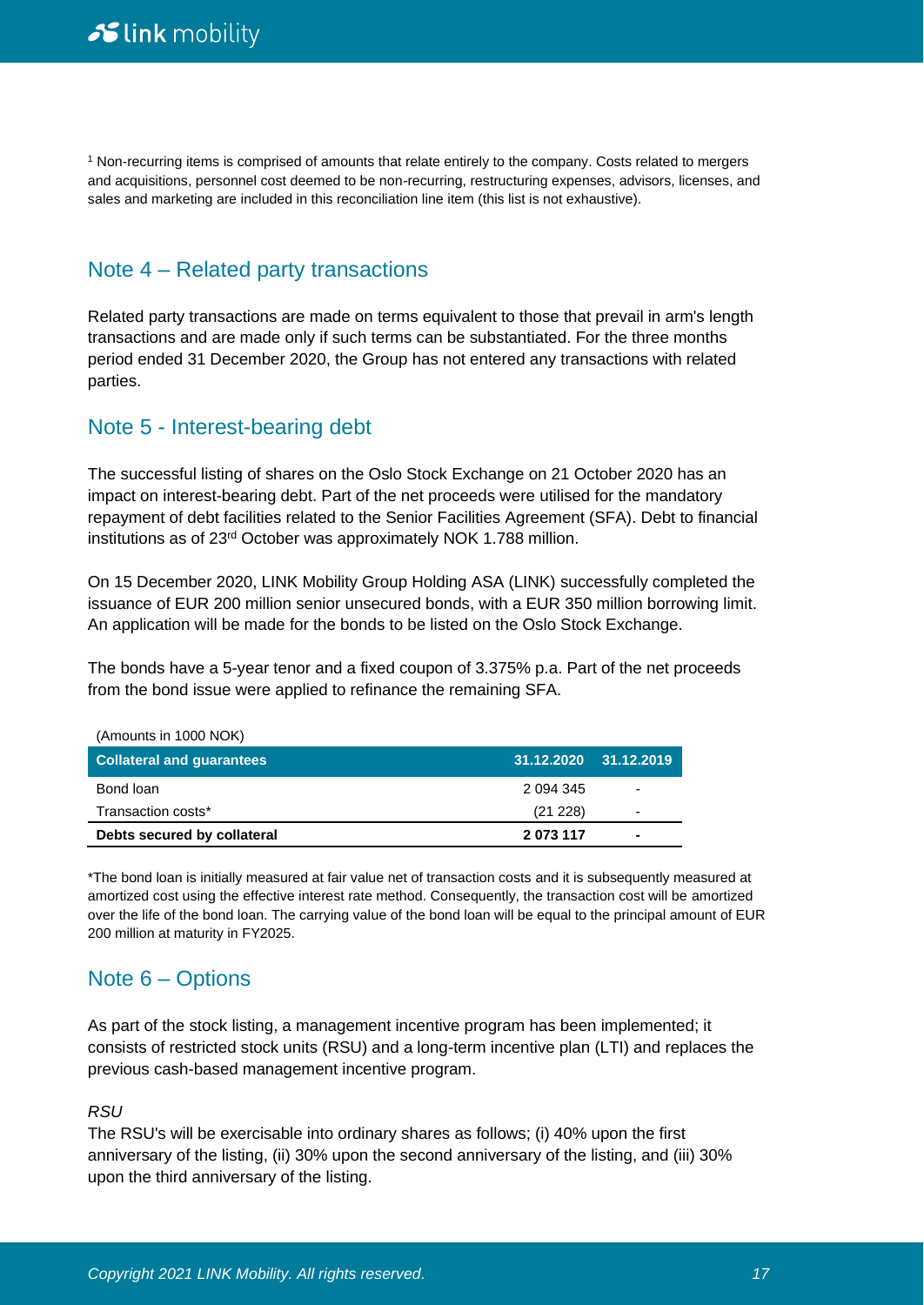#### *LTI*

The LTI program is capped at 10,000,000 share options that can be granted by the Board of Directors with 20% of the program annually over a five-year period. The first possible grant can take place in connection with the listing and the Board of Directors granted 2,000,000 share options on 21 October 2020.

Both the RSU and LTI have a dilutive effect on earnings per share (EPS).

The fair value of the options is calculated when they are allotted and expensed over the vesting period. The fair value at grant date is determined using an adjusted form of the Black Scholes Model, that considers the strike price, the term of the option, the impact of dilution (where material), the share price at the grant date, expected price volatility of the underlying share and risk-free interest.

An expense of NOK 35 million (including accrued social security tax) related to share options has been recorded in the fourth quarter. The expenses related to the RSU and LTI are NOK 27 million and NOK 8 million, respectively.

### Note 7 – Business combinations, acquisition of WebSMS in Austria

| <b>Current entity</b><br>name/Former entity<br>name | <b>Main business</b><br>activity | Date of business<br>combination | <b>Proportion</b><br>of voting<br>equity<br>acquired | <b>Acquiring entity</b>       |
|-----------------------------------------------------|----------------------------------|---------------------------------|------------------------------------------------------|-------------------------------|
| Bamberger Invest Alpha<br>GmbH                      | Mobile messaging<br>services     | 16 November 2020                | 100%                                                 | <b>LINK Mobility Group AS</b> |
| <b>BK Invest GmbH</b>                               | Mobile messaging<br>services     | 16 November 2020                | 100%                                                 | <b>LINK Mobility Group AS</b> |
| ATMS Telefon- und<br>Marketing GmbH                 | Mobile messaging<br>services     | 16 November 2020                | 100%                                                 | <b>LINK Mobility Group AS</b> |
| «SMS.AT» Mobile<br>Internet Services GmbH           | Mobile messaging<br>services     | 16 November 2020                | 100%                                                 | <b>LINK Mobility Group AS</b> |

On 16 November 2020, LINK Mobility Group AS acquired 100% of the voting equity instruments of Bamberger Invest Alpha GmbH and BK Invest GmbH and through these two holding companies, indirectly 100% of the shares of ATMS Telefon- und Marketing Services GmbH (ATMS) and "SMS.AT" Mobile Internet Services GmbH (SMS.AT). These entities are headquartered in Graz, Austria and are collectively referred to as WebSMS.

The purchase price is settled as follows:

60% of the purchase price in cash upon closing

30% of the purchase price in shares upon closing

10% of the purchase price in escrow until 01 March 2022

ATMS and SMS.AT are the operational companies in the WebSMS group of companies. The core products relate to mobile messaging through SMS and WhatsApp channels. Customers are mainly in the financial services and IT sectors.

The acquisition was completed based on an agreed enterprise value of EUR 53.8 million and an agreed purchase price of EUR 41.5 million considering the repayment of existing debt. The enterprise value is based on a multiple of 10.5 times LTM June 2020 adjusted EBITDA.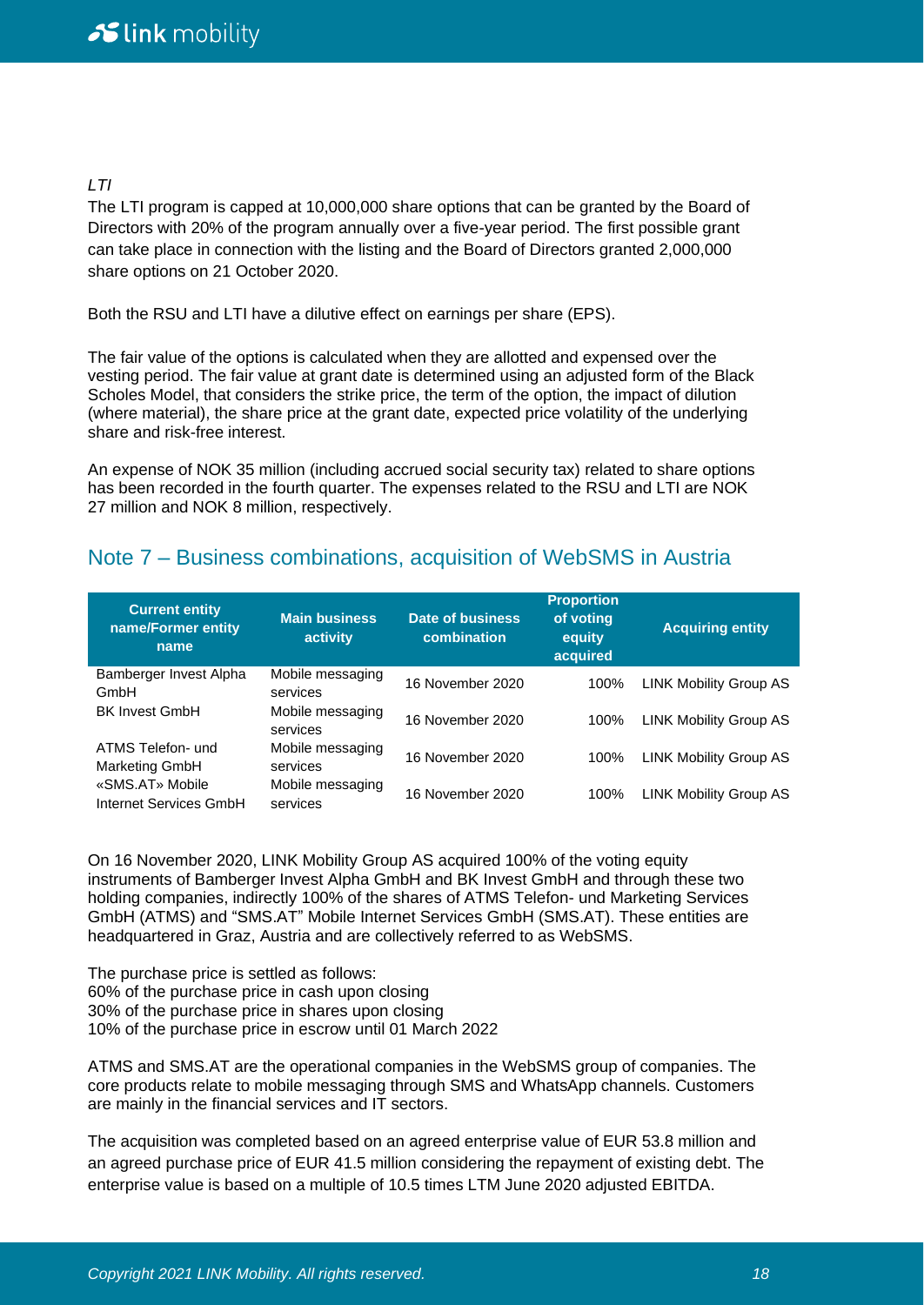Additional profitability increase of EUR 650.000 is expected in 2021 from synergies bringing the multiple down to 9.4.

Details of the purchase consideration, the net assets acquired, and goodwill based on the provisionary purchase price allocation are as follows:

| <b>Figures in 1000 NOK</b><br><b>Purchase consideration</b> |         |
|-------------------------------------------------------------|---------|
| Cash paid                                                   | 226 452 |
| Ordinary shares issued                                      | 163872  |
| Escrow                                                      | 54 624  |
| <b>Total consideration</b>                                  | 444 948 |

#### **Figures in 1000 NOK**

**Figures in 1000 NOK**

| <b>Fair value of assets identified</b>    |          |
|-------------------------------------------|----------|
| Customer relationships                    | 110 529  |
| Technology                                | 31 185   |
| Equipment and fixtures                    | 1 5 2 2  |
| Trade and other receivables               | 26 8 25  |
| Cash and cash equivalents                 | 10 276   |
| Other long-term liabilities               | (106975) |
| Trade and other payables                  | (12831)  |
| Short term debt to financial institutions | (21 243) |
| Corporation tax liability                 | (9569)   |
| Other short-term liabilities              | (11645)  |
| Net identifiable assets acquired          | 18 074   |
| Add: Goodwill                             | 426 873  |
| Net assets acquired                       | 444 948  |

Acquisition related expenses recognized as other operating expenses related webs acquisition in the period amount to NOK 8.395 million.

## Note 8 – From gross to net revenue recognition for direct carrier billing services in Bulgaria, Romania, and Northern Macedonia

Revenue for direct carrier billing services in Bulgaria and Romania was previously recognized on a gross basis where revenue invoiced clients was recorded as revenue and cost connected to the service was recorded as direct costs. After a review of the relationships in accordance with IFRS 15 (principal vs. agent), this revenue is recognized on a net basis from fourth quarter 2020 which lowers revenue and direct cost similarly but no effect on gross margin.

Net presentation of premium services improves the financial statements. Financial statements going forward reflect the revenue and margin directly attributable to the service provided by LINK. No further changes in revenue recognition principles are expected in 2021 as of now.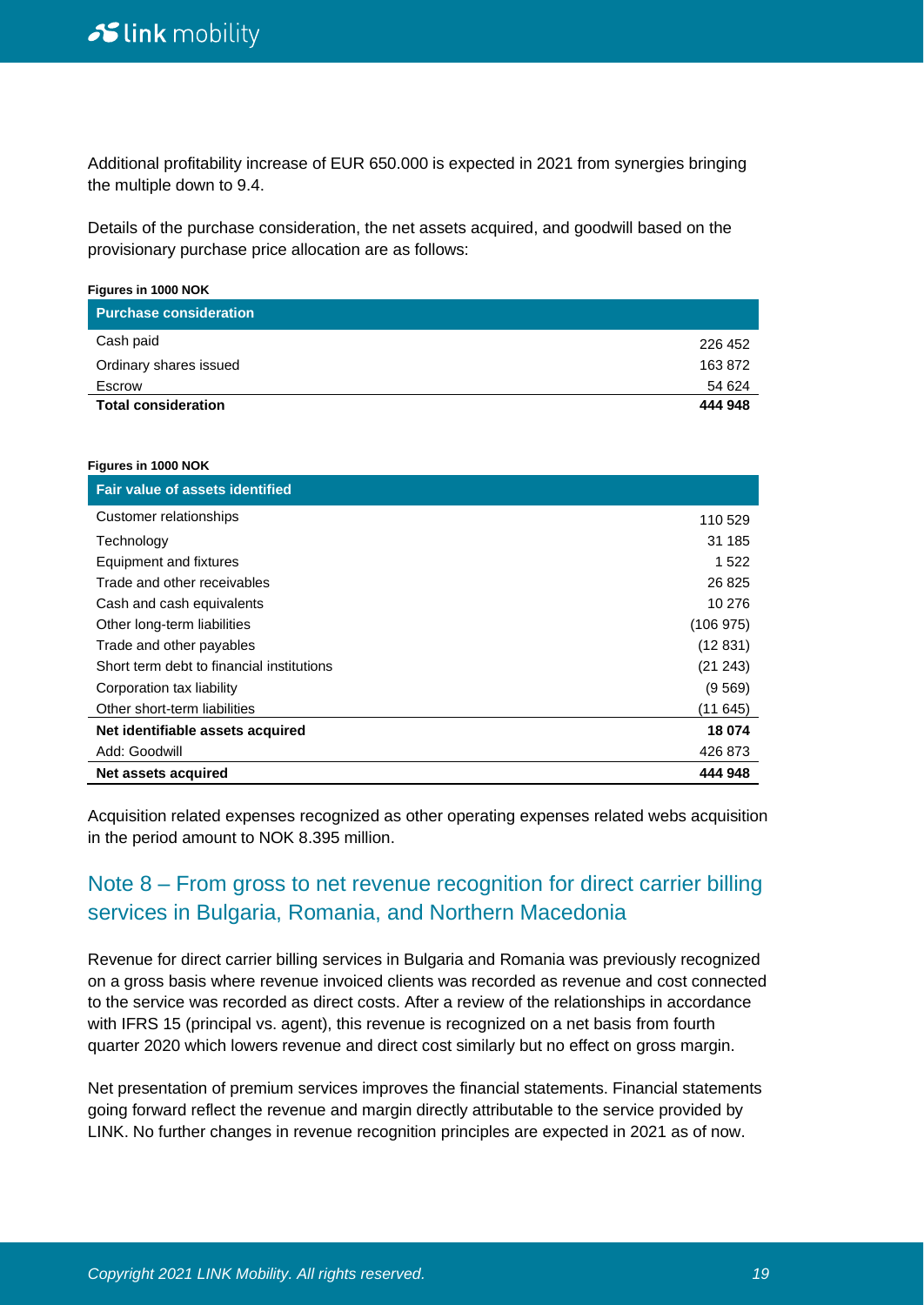To maintain comparability, all comparative historical figures are presented net of this change. Below is an overview of the impact of the change on fourth quarter and full year revenue for the year 2019 and 2020.

| <b>LINK Mobility Group</b>     | Q4 2020 |       | Q4 2019 FY 2020 FY 2019 |         |
|--------------------------------|---------|-------|-------------------------|---------|
| Gross revenue                  | 1 0 3 1 | 900   | 3576                    | 2 9 3 3 |
| Net revenue recognition impact | $-14$   | $-21$ | -61                     | -43     |
| Organic revenue                | 1 0 1 7 | 879   | 3516                    | 2890    |
| Acquired revenue               | 24      |       | 24                      |         |
| <b>Reported revenue</b>        | 1 041   | 879   | 3539                    | 2890    |

## Note 9 – Events after the reporting period

## Acquisition of Tismi in the Netherlands

On 12th February 2021, LINK announced the acquisition of Dutch CPaaS enabler Tismi. Tismi was established in 2008 in the Netherlands and is today headquartered in Bunnik, Netherlands. Tismi is a provider of telecommunication services and products and holds licensed operator status in 8 European countries. The company's main business comprises of providing virtual mobile phone numbers, smart traffic routing and signaling services to Enterprise customers and CPaaS providers.

The transaction values Tismi at an enterprise value of EUR 20 million. The purchase price will be settled partly with cash, sellers' credit and shares in LINK. Closing is planned during Q1 2021.

# ALTERNATIVE PERFORMANCE MEASURES ("APM'S")

The financial information in this report is prepared under International Financial Reporting Standards (IFRS), as adopted by the EU. To enhance the understanding of LINK's performance, the Group presents several alternative performance measures ("APM's"). An APM is defined by the European Securities and Markets Authority (ESMA) guidelines as a financial measure of historical or future financial performance, financial position, or cash flows, other than a financial measure defined or specified in the applicable financial reporting framework (IFRS).

Below, LINK presents certain APMs, including gross margin, EBITDA, adjusted EBITDA, and adjusted EBITDA margin. APMs such as EBITDA are commonly reported by companies in the markets in which LINK competes and are widely used by investors when comparing performance on a consistent basis without regard to factors such as depreciation and amortization, which can vary significantly, depending upon accounting methods (particularly when acquisitions have occurred) or based on non-operating factors.

LINK uses the following APMs: